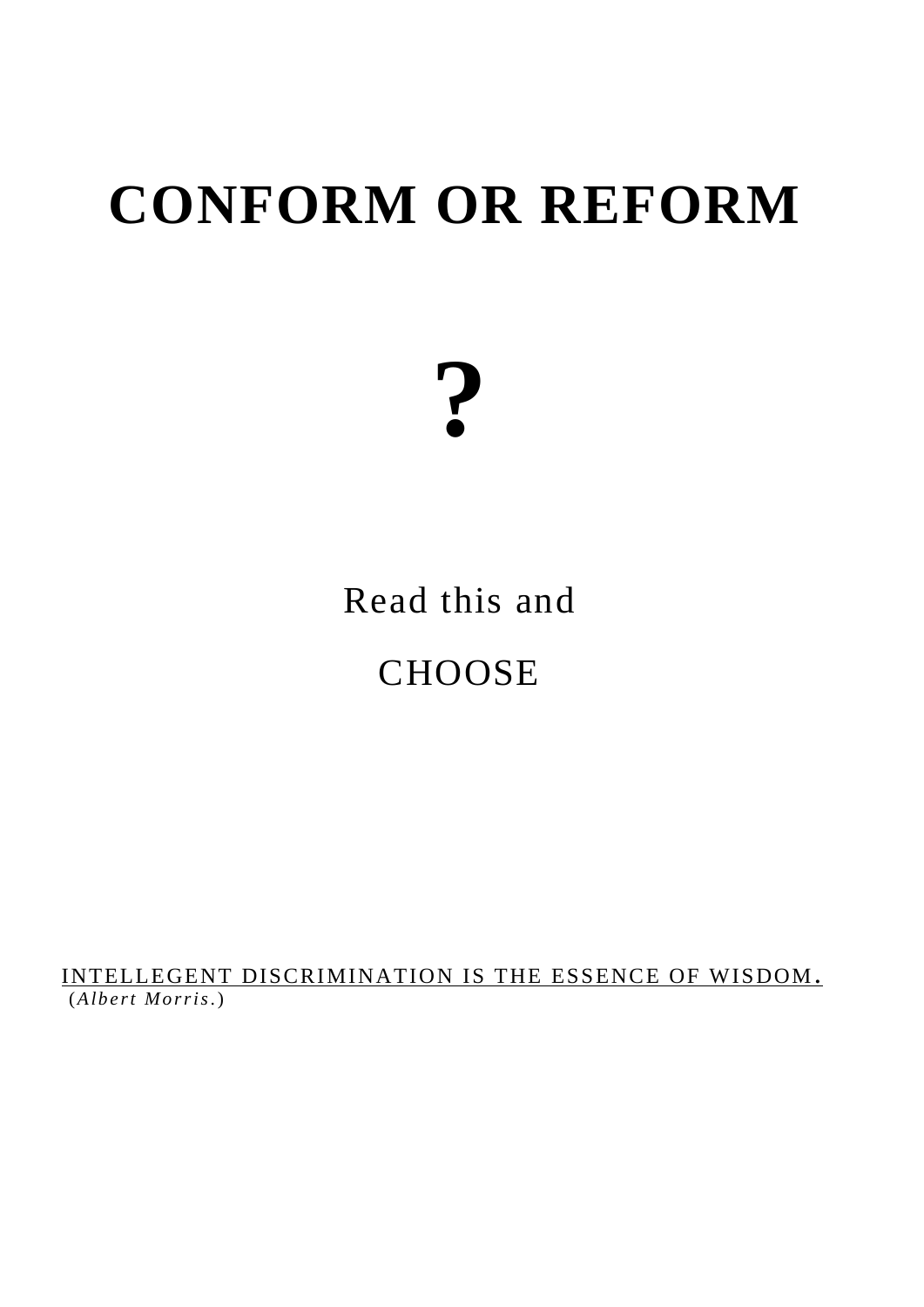#### PREFACE

This booklet deals mainly with understanding and fostering LOVE and ONENESS. The significance of this basic human capacity, has been not only ignored, but deliberately obliterated by the **Theo-political agenda** of our current global controllers. The consequence of this ignore-ance, is turning out to be a pivot point for most, if not all the world's present instability.

 The Judeo–Christian alliance is at present facing an Islamic challenge that cannot be ignored. Even if, and when this alliance is successful, the result will be complete dominance of the large part of the 'Middle East' by Israel, as stated in the Torah. It is an inescapably cruel agenda. It is their core belief in their god given birthright, **re**-**enforced** through a claimed covenant with "god".

 **On the other hand**: "Fundamental Islam" is totally committed to their Qur'an, **s**haria law and cleansing the planet of ALL unbelievers. The brutality of Christianity lags a little behind. **In the meantime,** the American Military/industrial complex is reaping an unimaginable fortune by fostering and fueling division and enmity wherever the opportunity arises.

With this fortune, economic control of the world economic system and "Western" media is an accomplished fact.

**Divided**, we are doomed to worse than stagnation. retro-grade servitude and imminent annihilation. **United**, with greater knowledge, correct information, will produce a world of full integration. **No war** between people of different persuasion Just peaceful cooperate 'tween nation and nation.

--------------------------------

|               |     | Key words for common understanding of social cohesion. |
|---------------|-----|--------------------------------------------------------|
| Unity         | not | Separation                                             |
| Individuality | not | Duality,                                               |
| Constructive  | not | Destructive                                            |
| Symbiosis     | not | Independence                                           |
| Diversity     | not | uniformity.                                            |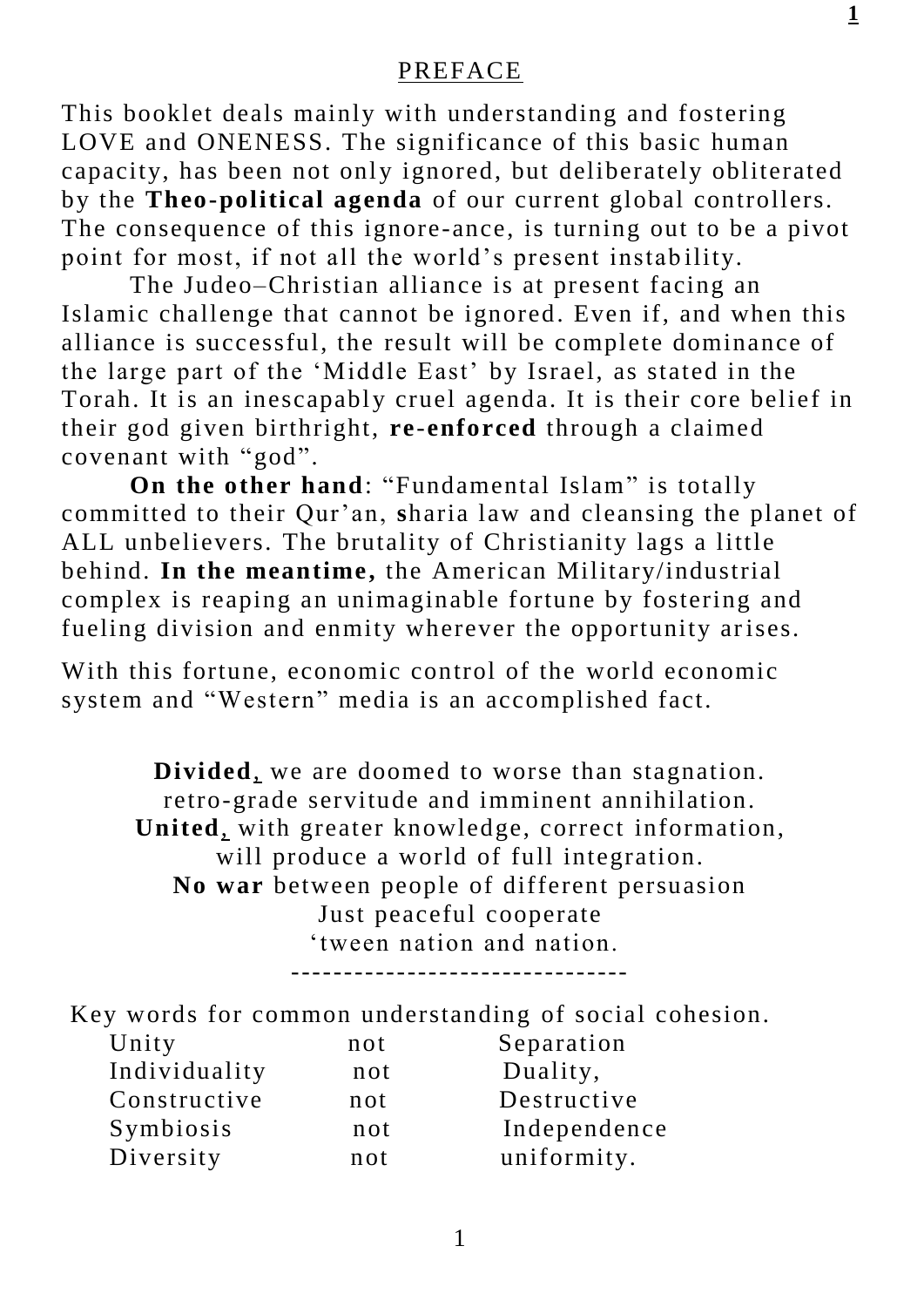Appraisals from many intellectual and well-respected scientists, philosophers and individuals throughout history have advocated sensible reforms. (**At the expense of their lives)**

In the light of our present scientific and technological enlightenment and the pressing need to alter the growing chaotic politically motivated death and destruction of our so -called **"civilized world",** the need of reform is even greater.

**One of the many examples is well illustrated in the following very prophetic quote:**

"By means of ever more effective methods of mind-manipulation, the democracies will change their nature; the quaint old forms -- elections, parliaments, Supreme Courts and all the rest -- will remain.

The underlying substance will be a new kind of totalitarianism. All the traditional names, all the hallowed slogans will remain exactly what they were in the good old days. Democracy and freedom will be

the theme of every broadcast and editorial. Meanwhile the ruling oligarchy and its highly trained elite of soldiers, policemen, thought-manufacturers and mind-manipulators will quietly run the show as they see fit."

**ANOTHER ANGRY VOICE** 

**Aldous Huxley** 

ANOTHER IS –

#### **"Nineteen Eighty-Four"**

 **A prophetic novel published in 1949** By **(**GEORGE **Orwell)** 

It is set in in a world of perpetual war, with [g](https://en.wikipedia.org/wiki/Mass_surveillance)overnment mass surveillance and public manipulation. Dictated by a political system described in the government's invented language **[\(Newspeak\)](https://en.wikipedia.org/wiki/Newspeak).** (**currently called spin)**.All under the control of the privileged elite of the [Inner Party,](https://en.wikipedia.org/wiki/Inner_Party) that persecutes [individualism](https://en.wikipedia.org/wiki/Individualism) and independent thinking as thought-crime.

**(shades of social engineering by our present elites)**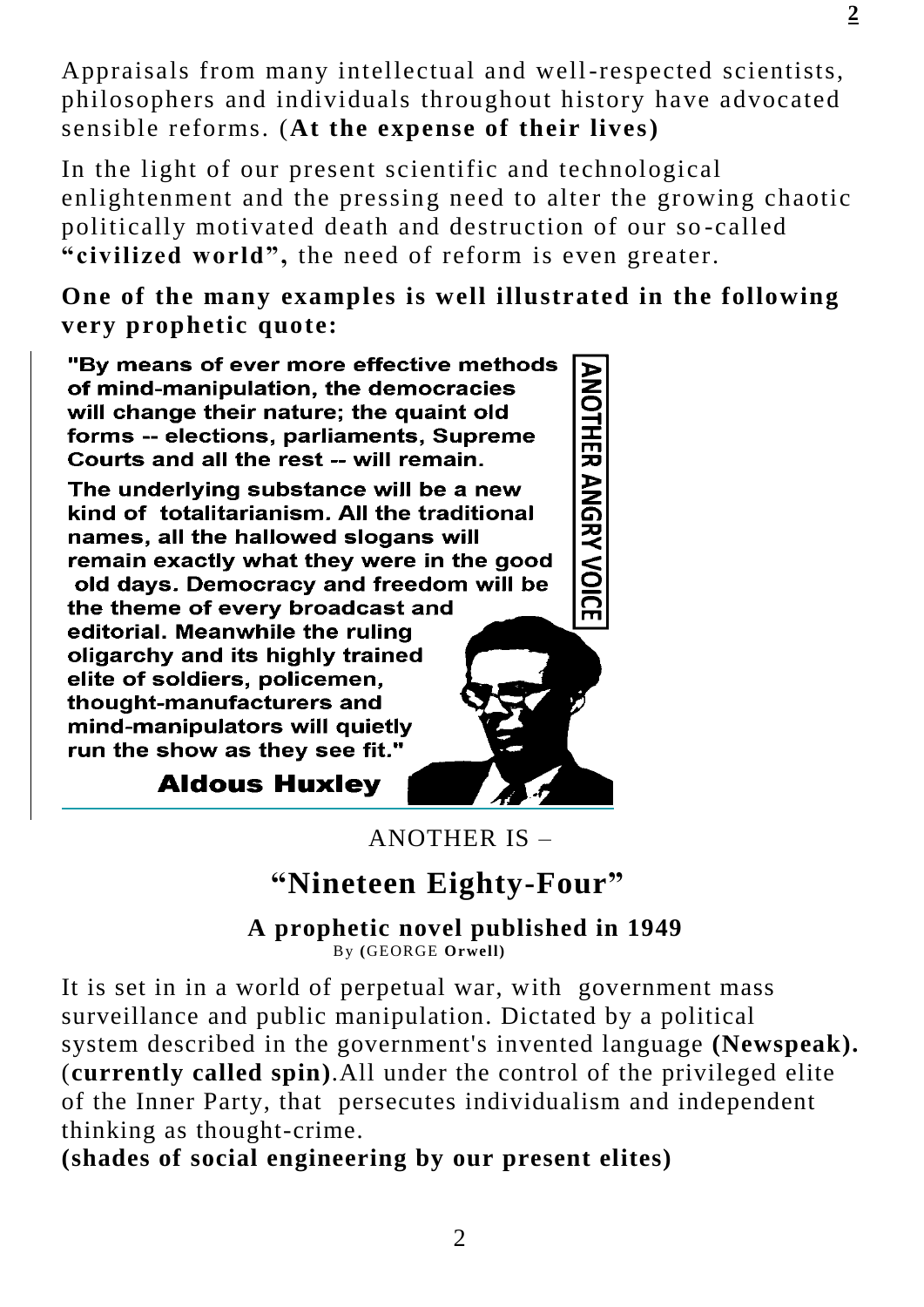Our choice is, to accept the inevitability of power and privilege for some and hate for "the other" as how we view the world. Alternatively, we advance with the understanding that we are inextricably connected as humans. Respecting each other and promoting - economic security and personal safety. This is our only hope. Otherwise, in our individualistic blindness, we will destroy our future. **This is a catch-up call. From:** The different rules and beliefs that originally, were used by and for the wellbeing of particular ancient groups, tribes, states and nations developed in isolation simultaneously. Differing rates and directions of development, resulted in producing the embedded differences in cultural life styles, political and theological beliefs.

**To:** The updated knowledge and wide distribution of benefits from the countless number of scientific discoveries and achievements in all fields of human endeavor. To name a few, biology, astronomy, sociology, technology, theology, psychology. All knowledge and inventions that have changed the world and incidentally, illustrated beyond doubt that we humans are homosapiens and biologically, both one and the same. As are the many other various species of animal life,

**It is a plea** made on behalf of the billions of desperate, displaced, tortured, dead, dying. And the generally disadvantaged people worldwide.

One would think that with all this knowledge and technology at our disposal, we should have built a paradise. However, together with all the modern innovations, in the areas of political, commercial and theological activity, selfish power advantage has been acquired and retained by various hierarchies that strictly uphold their position and strongly oppose change; (particularly with theology).

Very slow change does take place, but only through the pain and suffering of bloody revolutions and mass civil actions. Most, only replacing one set of ruling elite with just another set of ruling elite. While the general populations see very little or no real improvement to their security, wellbeing or lifestyle.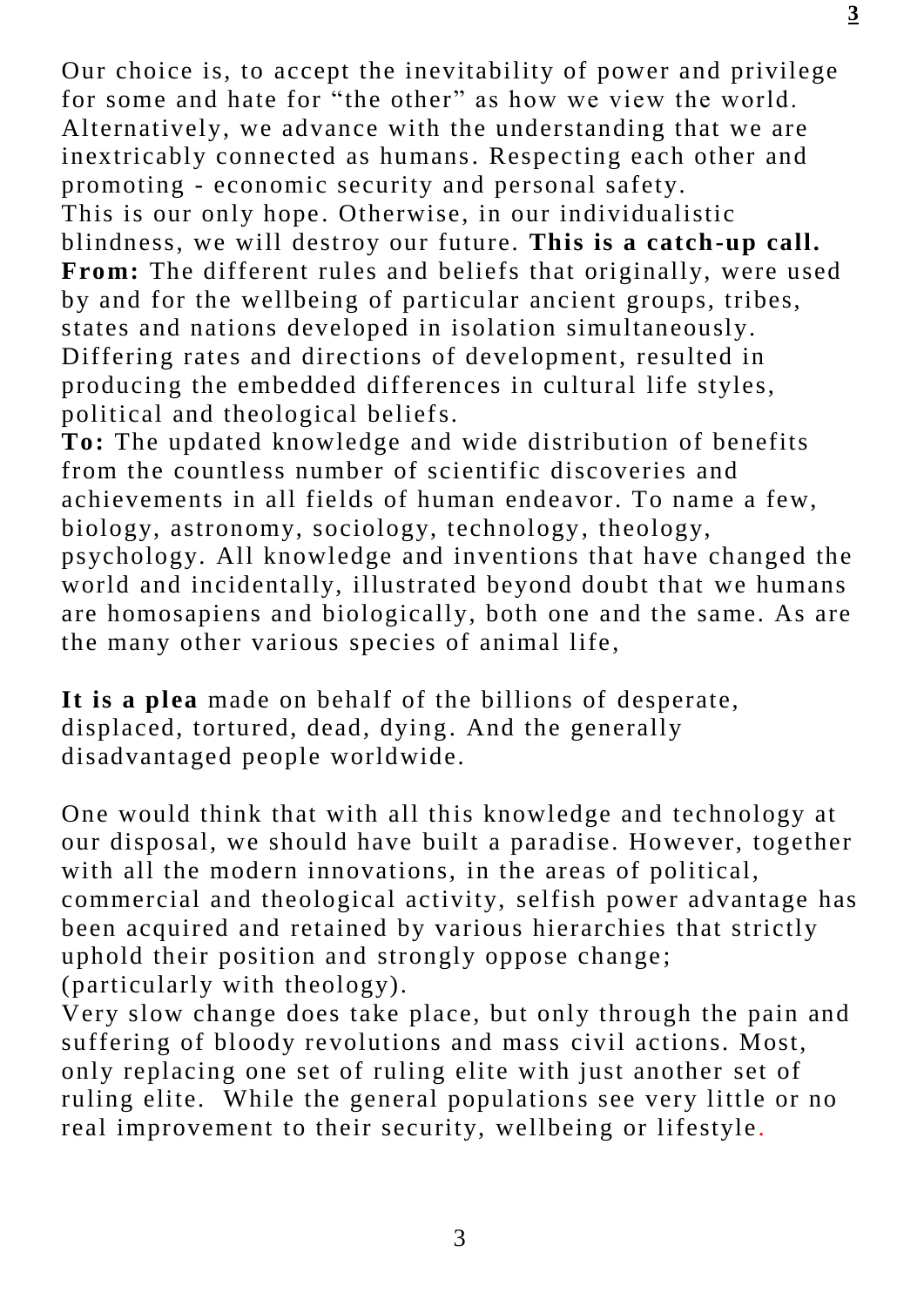The reason for the following three essays being directed to the area of theology in particular and its influence on the lifestyle and wellbeing of the general populations worldwide is**:**

The increasing number of people abandoning religious belief is an indication that slow change is happening. However, u**nity of purpose** is required rather than fragmentation. **It is possible** to change this present social structure by the unity of purpose, **in mass action** dedicated to improvement and reform.

The ruling hierarchy's social agenda is to divide, distract and control world affairs from their position of power.

Change can only happen when and if a critical mass is reached. For this both atheists and believers are needed. I apologize in advance for the appearance of trying to destroy anyone's particular faith in any particular God. That is not the intention.

The purpose of the following is to focus attention on the very **few intelligent and intellectual people** that emerge from our midst. They create the inventions and innovations that have expanded our knowledge base and eased our lifestyle. These are the Individuals that, by virtue of the wide natural diversity of our species and our particular cultural environments, experiences and talents, they have broadened our horizon .

Where blind faith in the gods of our forebears, leads only to distraction, disunity and the distinct possibility of annihilation . **These people** made possible a vision of a far more enlightened world than what presently exists. Although it may not be expected, they are more worthy of our recognition, respect and praise. worship (if you like).

More worthy than any of the present so-called GODS!

The following is a trilogy of essays describing the path to a secular philosophy designed to build a far better world

- 1). The Necessity of Change,
- 2). Secularity V's. Theology
- 3). A Grand Reformation,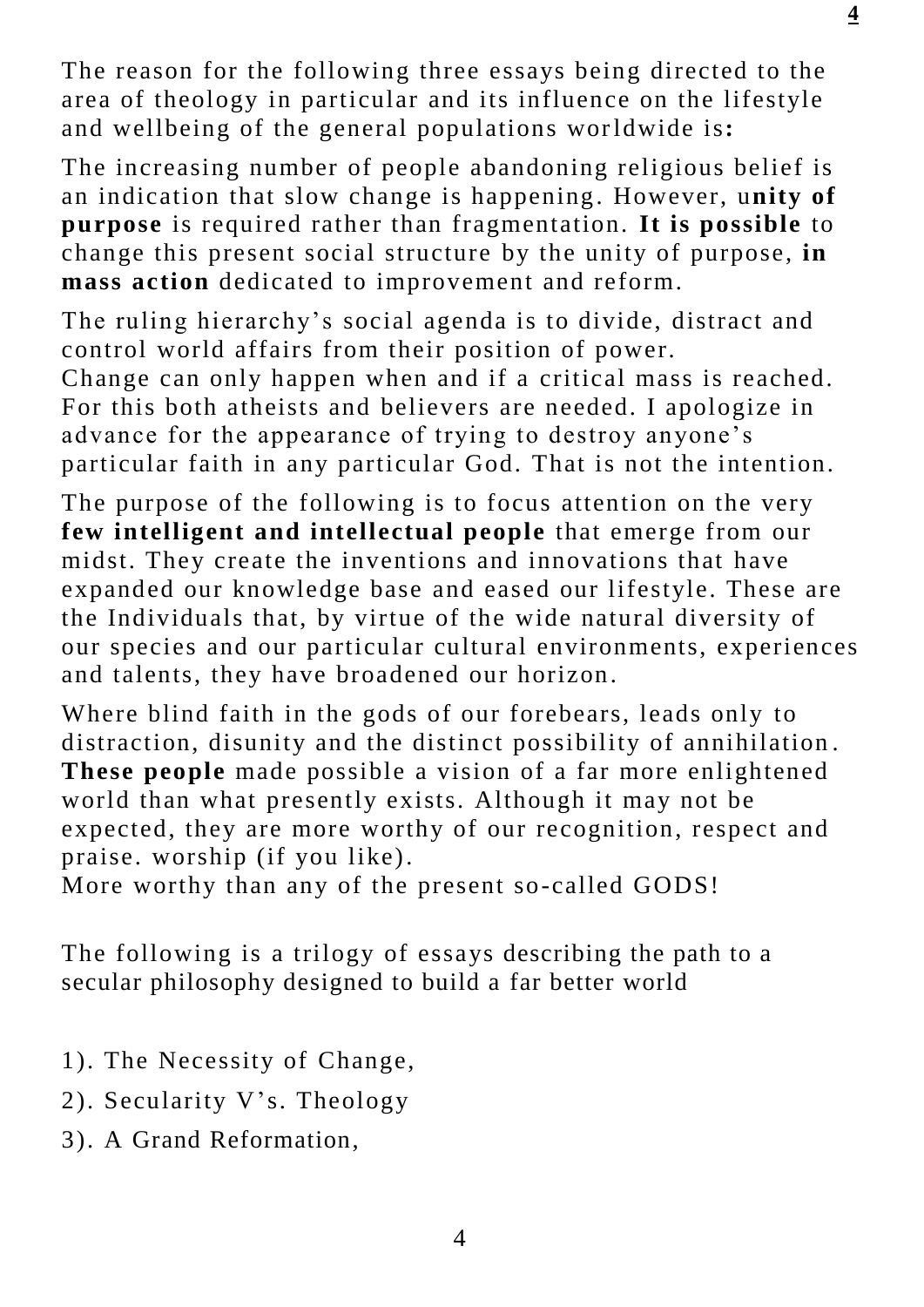#### **The Necessity of Change.** Foreword.

Philosophers have a vision, builders work to a plan, workers and business leaders have their goals. Accordingly:

#### **The Vision:**

A world in which all people live and enjoy life in abundance . The evolutionary advancement of our species has reached the level of intellectual, scientific, industrial and technological knowledge and achievement in all areas of human endeavor. We now have ample capacity to change the world. With cooperation not competition, there are no losers! We are all winners.

#### **The Goal:**

. Create wide public awareness of the existence and seriousness of the worldwide social problems we have created. Replace the culture of war with one of peace. Instead of bloodshed, use nonviolent means of conflict resolution.

EDUCATION IS THE KEY

#### **The Plan:**

To teach acceptance of the ideas, cultures, habits and traditions of others conditional to:

A). Sustainability and cause absolutely no harm to any individual or our ecology

B). ZERO tolerance of corruption.

C). Include in all primary education curricula, a subject titled, "The basic History of Human Social Evolution", plus "Ethics". D). Eliminate schools that are presently dedicated to binding students to the various brands of religious beliefs and political agenda.

And finally The PLAN.

Consisting of a detailed and finely tuned operational method, to achieve the VISION and GOAL.

TODAY, we see wars between tribes, states, nations, political, commercial and theological power-groups, result in continuing stupid, chaotic, brutal cruelty and terrible wasteful destruction.?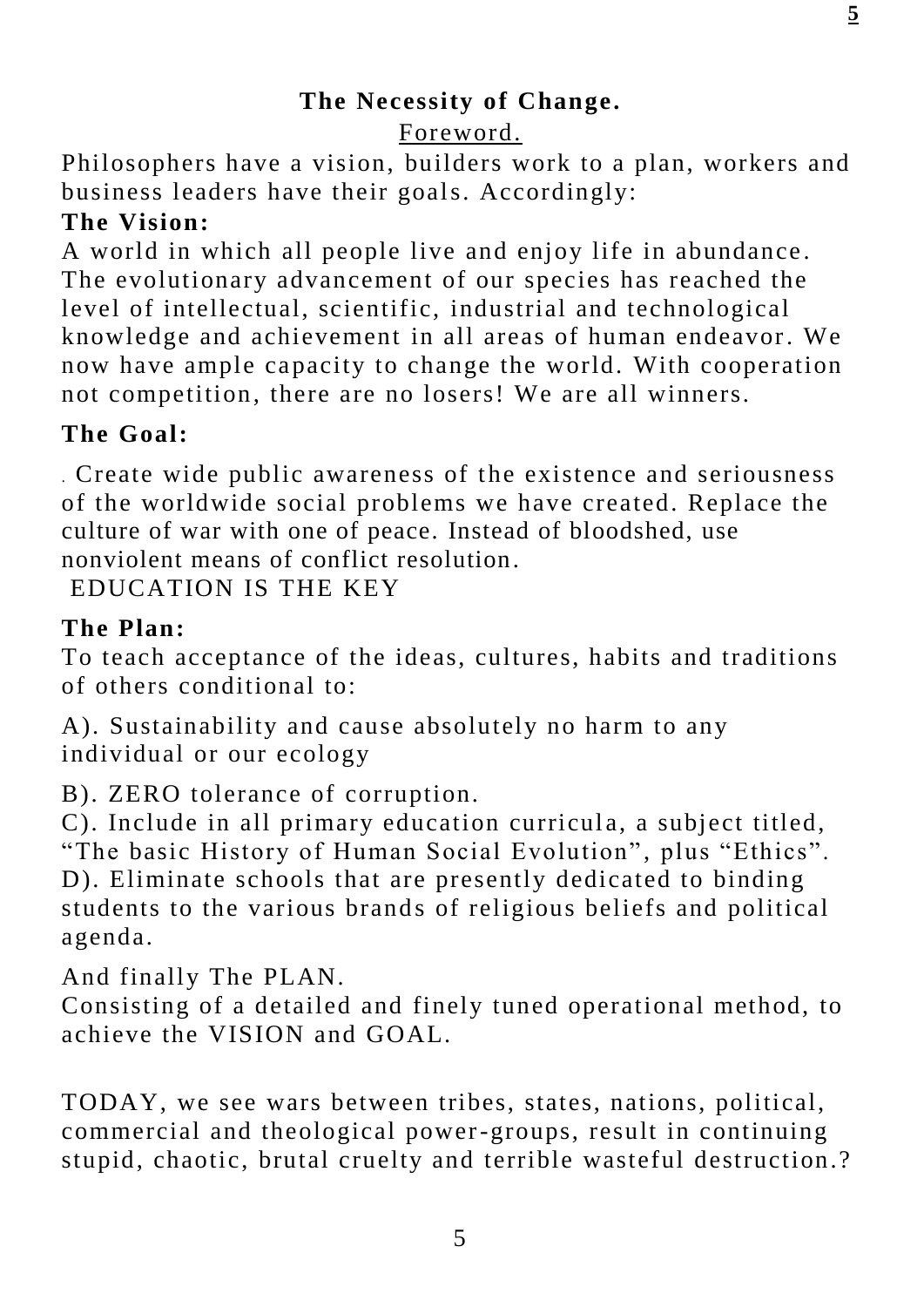#### **Where did we go wrong?**

Everything that happens in the present is a consequence of past activity. When we retrace our development to times and places - Historical points of diversion and departure from intelligent intellectual and social evolutionary growth become obvious. There are many things that **divert** natural peaceful development, without which, society would be greatly improved. Here are just a few. 1). The Judaic biblical myths of genesis and the god of Abraham. With terrible political and social consequences – WAR.

2). The theological and nationalistic mindset that fosters superiority and enmity.

3). The Commercial imposition of globalized economic conditions that enslave whole populations to enrich the few that already have much, much more than they can use. For an explanation of who has control of the world,

(control-Click to open).

[An Open Letter To All Who Want To Know Who Wears The](http://org2.salsalabs.com/dia/track.jsp?v=2&c=g1qo9HLVS14ylY%2BXkXcQjVFdldnwC9Uh)  [Boot On Our Neck.](http://org2.salsalabs.com/dia/track.jsp?v=2&c=g1qo9HLVS14ylY%2BXkXcQjVFdldnwC9Uh) (By Terry Sneller). .

Things are the way they are because of our passive acceptance. (collective apathy).

4). the political activity of propaganda, lies and corruption and

5). The Commercial imposition of globalized economic conditions that enslave whole populations to enrich the few that already have much, much more than they can use.

**Do we want things to be better?** If so, what can we do to make them better? Things are the way they are because we have passively accepted them. (collective apathy). We haven't questioned the honesty and motives of our leaders. We have not been indignant enough to cooperate with others to protest forcefully

**And above all**, most of us have not been open to new ideas. We have been too busy engaged keeping afloat in a sea of financial need, or just too apathetic to abandon outdated ideas and step into the unknown. The unknown is unlimited, while the known is very limited. Unscientific ancient ideas and the persistent litany of biblical myths in support of them are unsustainable. The known, has created the path of conflict and an international social condition of a **stagnant septic cesspool**. A path leading to the extinction of life on earth. The unknown future could be a sparkling stream of continuing human advancement and security. We have the material capability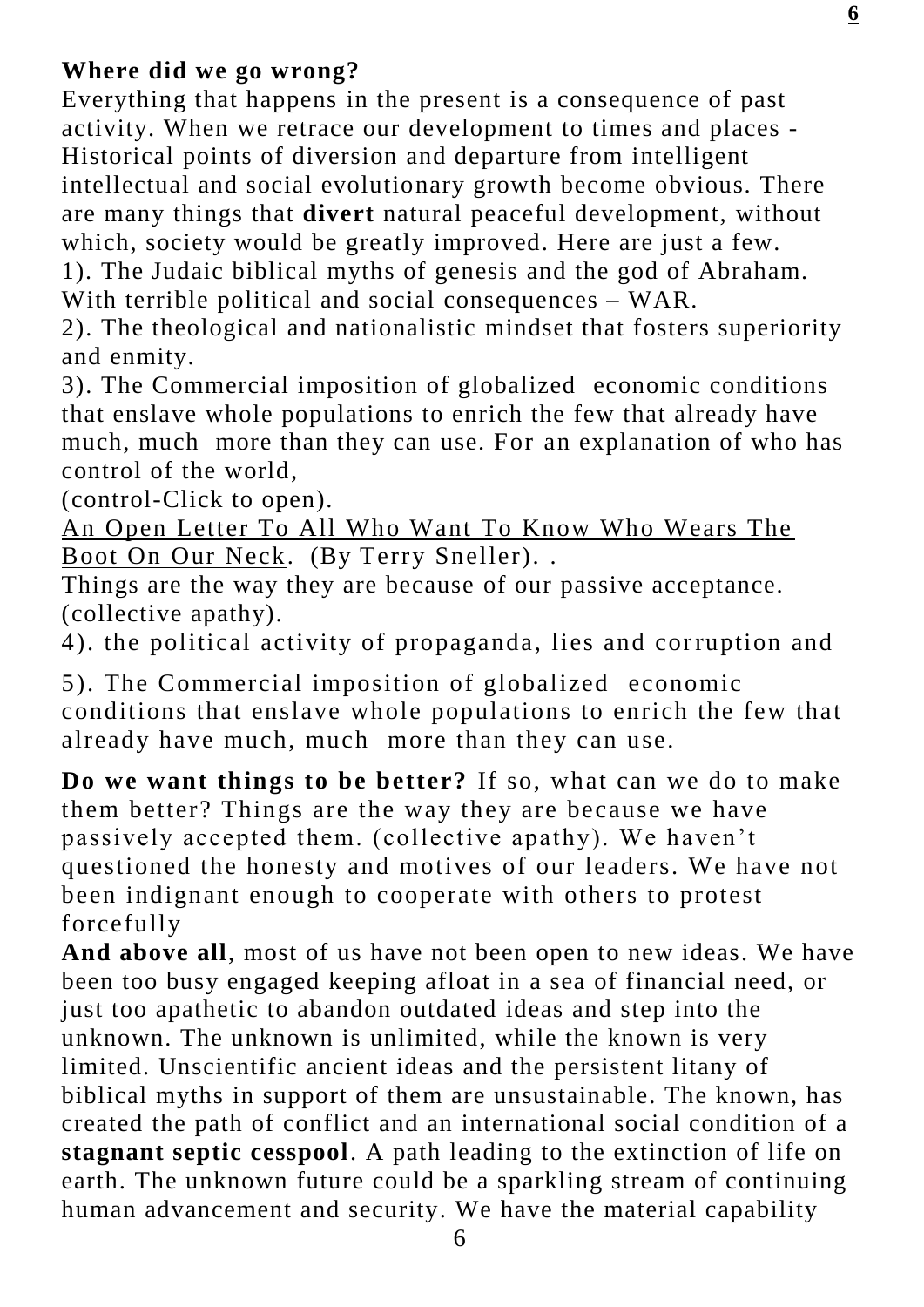PLUS the intellectual capacity, but not the **collective power** to enable every individual on the face of the earth to live in their concept of HEAVEN. Why is it so? If you don't know, read my book Civilisation Hijacked" to find out.

**While you feel safe in false beliefs,** nothing will happen to improve the situation. When you accept "FAITH BLINDLY", you have locked the door to reason. It is only when we wakeup, recognize and abandon blind belief are you a free spirit. Then, and only then, will it be possible to collectively change the world for the better.

#### **Will you, or can you change?**

Everything and I emphasize **everything** in the universe is in a constant state of **change**. It is **dynamic** not static. If it were not so, we would still believe the earth was flat, the sun orbits it and that there is a supernatural entity we call GOD. A god that created the universe all in it - controls the lives and destinies of all living creatures - even to eternity. Millions of discoveries since the invention of this god have changed the world. But the god delusion persists. What is desperately needed is

#### **A Grand Human Reformation.**

A reformation in the order of magnitude of Jesus' reformation of Judaism to Christianity, the Roman Emperor Constantine's re-formation of Christianity to Roman Catholicism in the second century A.D and Martin Luther's reformation of Roman Catholicism in the fourteenth century.

#### I have observed, A). That we are all **products of our environment and experience.** And

B).By and large, we adopt the general views and faith that molds us in the values of our immediate environment. This is why change is so difficult. However, change does take place and presents in many ways that can iether improve or degrade our existence. To suggest a few examples:

#### **Firstly**:I**mproving changes:**

1).The discovery and development of agriculture . Replacing the hunter-gatherer existence with the primitive social grouping of fixed communities. The beginning of villages, towns, cities and states. 2). The Magna Carta in  $11<sup>th</sup>$  century. Replacing Monarchy with a multi-layered society and political structures.

3). The industrial revolution of the  $17<sup>th</sup>$  century that paved the path to a great variety of technological and scientific discoveries.

4). The invention of the solid state transistor in the  $20<sup>th</sup>$  century that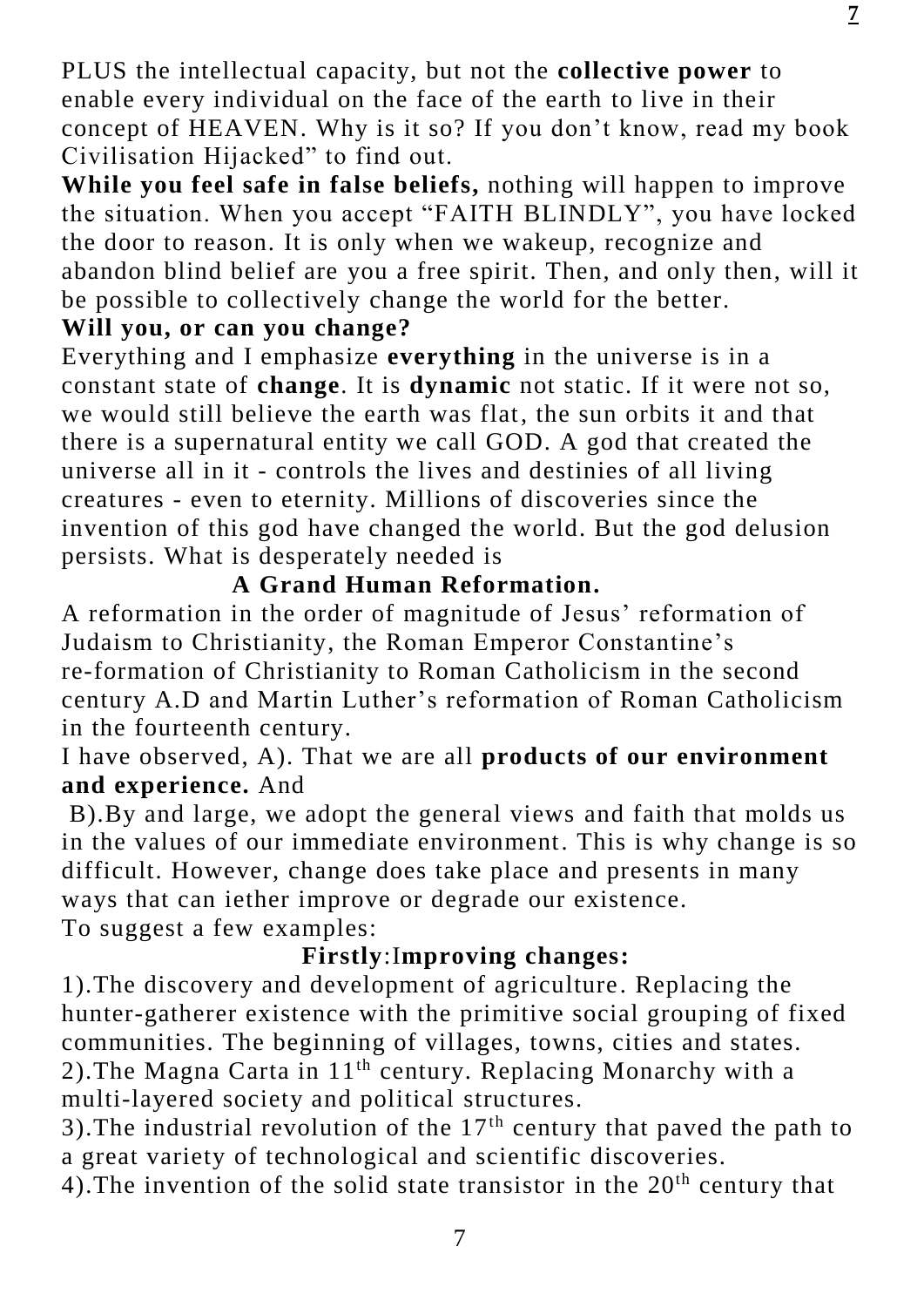replaced radio vacuum tubes or (bulbs) in electronics and paved the way for the further technology, the electronic chip.

5). Computers and cell phones and the thousands of other developments, discoveries and inventions in medicine, technology and scientific knowledge in the  $20<sup>th</sup>$  century. ALL leading to the enhancement and enrichment of life.

#### **The Degrading changes:**

1). **Creation of the many gods** of our ancient theological belief systems, each with many stagnant and socially divisive, disruptive and unhelpful denominations**.** 

2).**The establishment's totally corrupt use of the media.** With the three pronged weapons of mass deception distraction and destruction, used as the main numbing and dumbing tool. (W.M.D.'s)

3). **Stagnation:** Because change may threaten the proven and successful methods of their control, change is resisted forcefully and cruelly.

4).**The imperceptible, deliberate, and clever social engineering techniques** used by those in power, (the less than one percent) of us. They decide who we love, who we hate who we murder in cruel sanctions and the obscenity of wars. .

The advantages of **being secular** are, to adopt a state of practical existence bound by only by scientifically based knowledge based on provided evidence. As against the **mystical** knowledge that requires blind faith in the **god of your choice**; usually the one of your close social community and environment.

The western world has been hijacked by commercial, theological and political masters of deceptive propaganda and subliminal Neuro linguistic programming.

As the author of, "Civilisation Hijacked", I have been disappointed in the lack of interest in a book that illustrates explicitly, by whom, how, when and where the hijacking has been achieved. I am slowly coming to the conclusion that these masters of deception and division are too entrenched and powerful to be overcome by "**we the people" (read sheeple).** We have been successfully mesmerized. It seems, the only way they can be dislodged is by force of arms. By whom? The remaining world powers opposing their sphere of influence; those that are now being isolated and vilified. The preparation of the next world war is now in the early stages of strategic development. . However, to date, "Civilization Hijacked" has awakened many and I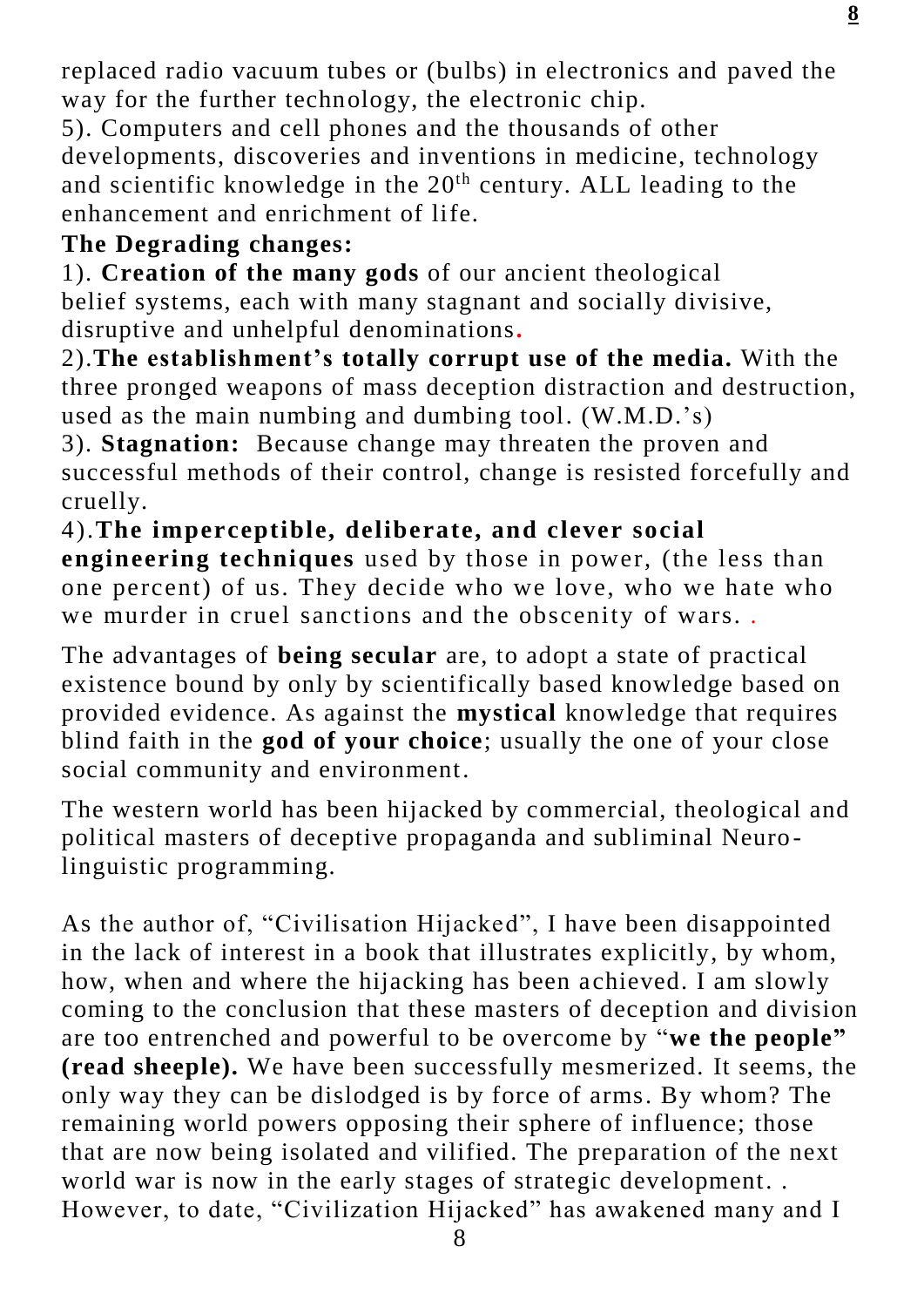have faith and hope that a huge tide of humanity will follow and together we will achieve our Goal.

In the LOOONG term, "Truth will out". (Wm. Shakespeare). But will any of us survive to see it?

2:

#### Theism.

Secularity Vs. Theology.

Exactly what is the difference?

Up to now, I have considered myself a Christian atheist. However, my philosophy is more a secular, dynamic humanist with attitude. (With the emphasis on **secular**)! However, any problem with number of causes, requires a number of solutions. The earliest and most influential problem has been a human condition that determined a group's identity.

Which is their acceptance of the god concept; (their Religion). This gave rise to various beliefs and rivalries within groups. And "Abra–cadabra", Politics was born!

Religion was the mother of politics and is the greatest threat to our survival. For the following reasons:

God is a word we have accepted for the cause and existence of the natural forces that created, sustains and recycles the material of our universe. It is part and parcel of all that exists and is not the exclusive dominion of anything or anyone. No matter how and what name you give, he/she/or/it cannot be a **different reason for**, or cause of, the creation and existence of any individual or group of us. Biologically, the human journey from the sperm and egg stage through to death is programmed precisely. The biological formula is same for all of our species, and there is no such thing as a National, Christian, Jewish, Muslim, Hindu or any other idealistic emotional gene. Regardless of what is being said about origin in terms of evolution, creation or the big bang, the undeniable fact is - **our existence** - and **WE** must figure out how to live together harmoniously.

The two main products in the production and destruction process of the universe are, Energy are Matter. Cosmic Matter is in self-balance and functions precisely to **laws of nature**, like the Sun, Jupiter, Earth, the Moon etc. keeping their course. All life forms that arose due to the interconnection of **matter** and natural **energy** forces, today called the "Big Bang", are totally **symbiotic**.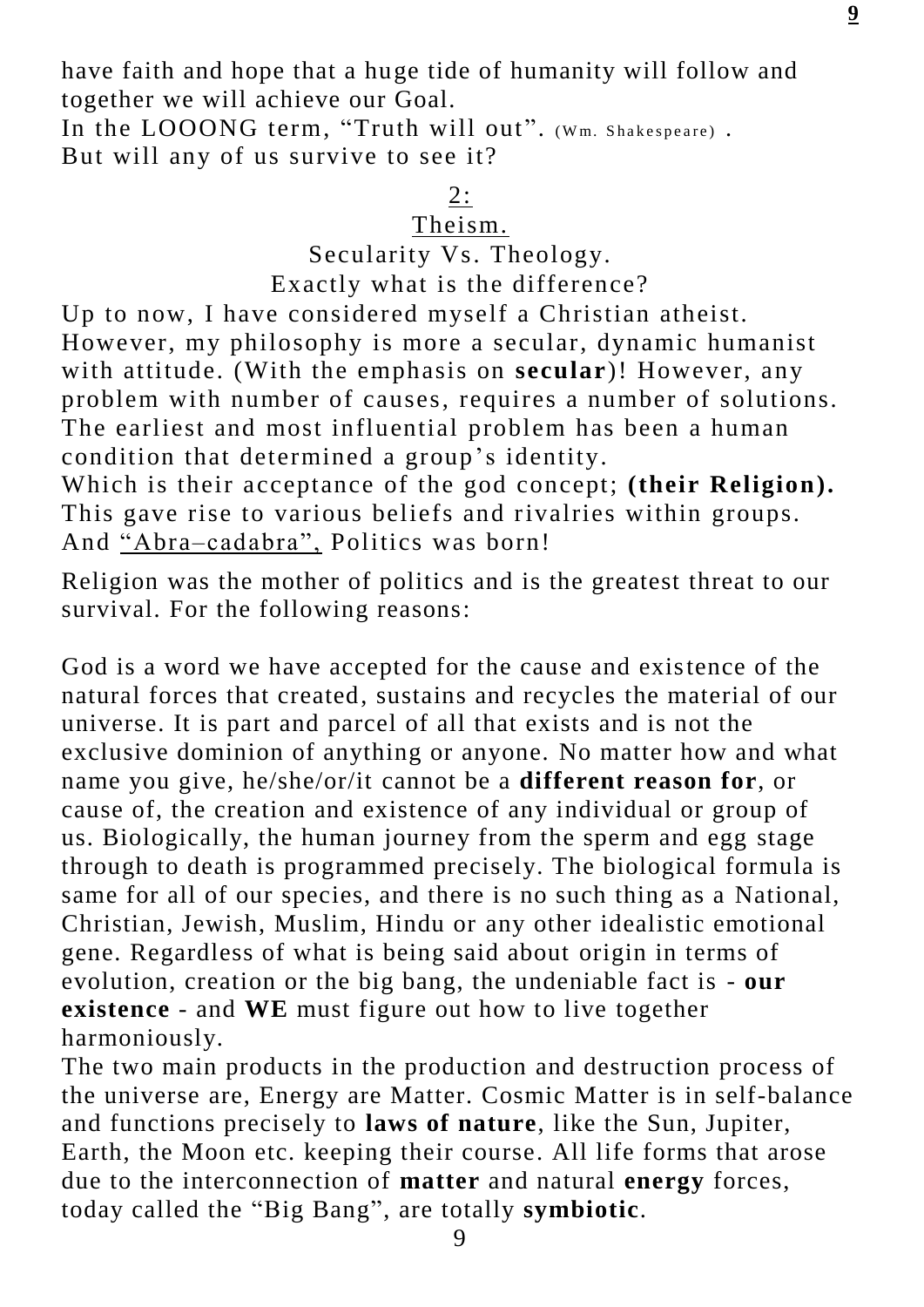The human mind however, not having been programmed by these laws, is struggling to reveal and understand them. We have developed complete intellectual freedom and the capacity to collectively create our own balance of temporary existence and survival. For this to continue, it is vitally important that each of us, individually, become **connection conscious**. This activates another extra-sensory view of a **collective** consciousness.

**Theism** is simply, the blind belief in a god; and there have been hundreds of them presented to us by - ancient traditional mythical stories. One of the latest being a God that I believe was a deliberate construct by the leaders of the 12 tribes of Israel. The sole purpose of which, was the domination and occupation of their surrounding neighbor's territories. The whole Jewish theology is based on this anecdotal myth, from where the Christian and the Muslim religions arose. Whereas, secularity requires unequivocal proof! The nonbelief in these theological stories and the (Abraham's God) construct alone, does not make one an atheist. It is generally believed that to some people, Money is their god, or for others it may be a certain Guru or cult leader. It all depends on where you place your passion or faith. Why is it that any particular god concept is entrenched in the minds of so many? Is there a simple answer? I say, **Yes!** It all depends on the degree of importance we place on our own life. The question is: Is a **particular emotion**, say (religious belief) worth dying for? To quote an old adage from John, ch.15- V.13 in the Christian new testament: "There is No Greater Love than to lay down ones life for a friend". The message in this is: "There are **areas and degrees of love**, on a scale from naught, **complete apathy**, up to, **passionately sincere".** For example: you may love ice-cream but is it worth dying for? Or pet animal, are they worth dying for? However, if you have been blessed by being loved and have experienced passionate sincere love, for say a wife, or ones children, you will have experienced and recognize that, which for you, is worth dying for. To what degree do you place your **faith** or belief in any god?

1). **FAITH:** Is the belief in something that one accepts as truth. It exists as:

A)."Blind Faith". Without credible evidence or proof and, B). Faith; in that which comes with irrefutable evidence. **Proof!** With blind faith, the mental attitude is a position one adopts as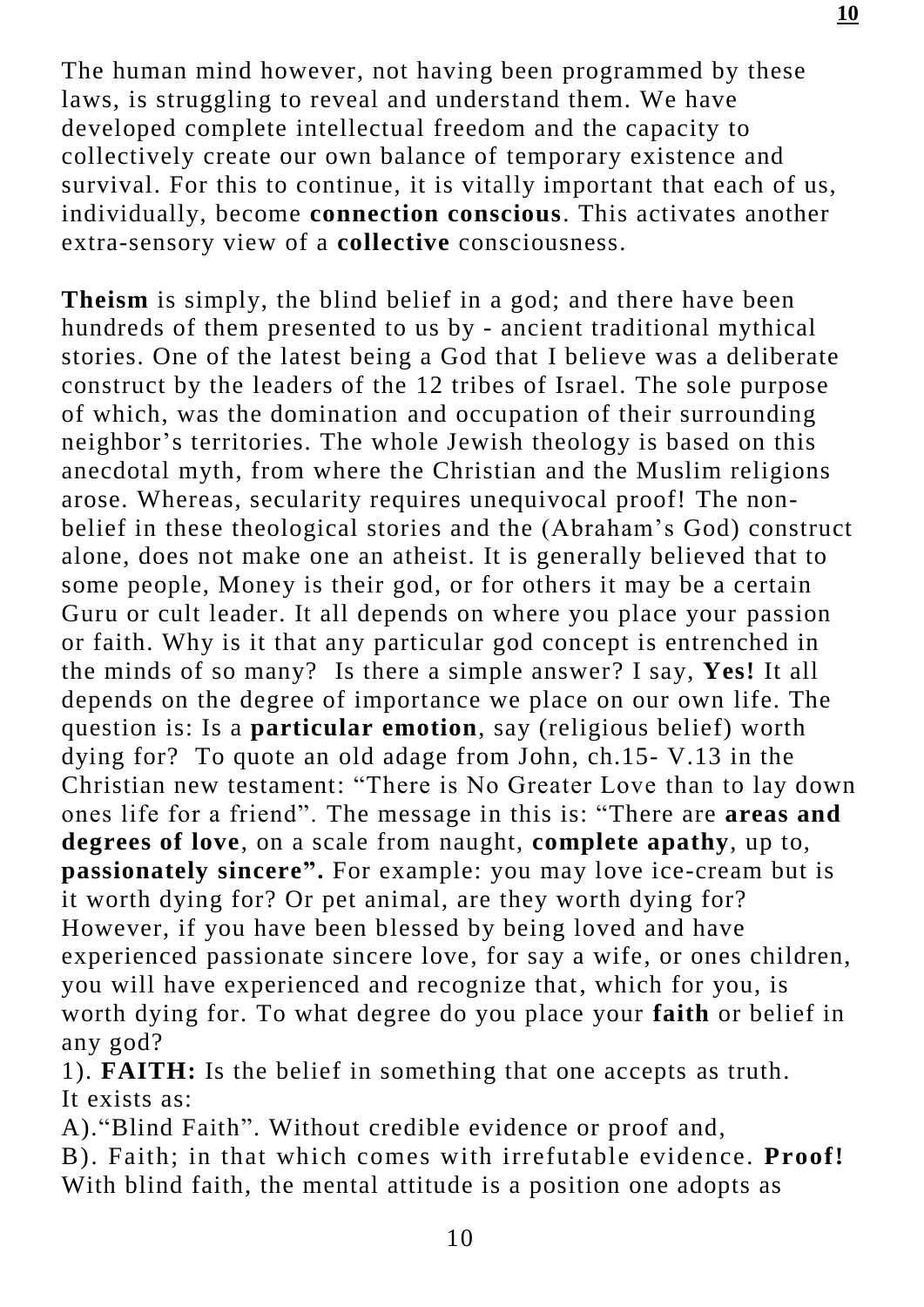given, and accepted as valid. For instance, in defending any particular religious concept, **validity** is assumed. The only evidence is anecdotal and of a purely personal nature. The belief of other forms of formulated teachings of the various cultural groups such as rituals, animal sacrifice, local superstitions, and miracles etc. , are unreliable analogies. They have absolutely no scientific or logical basis. In the present, there are several large groups of people, whole nations in fact, in the process killing and willing to die for their particular blind faith in a god. Where does this attitude and concept come from and why is it so? To put it simply, we are born into it. We are a part of whatever cultural environment that molds us from birth and through our most impressionable infant years, to maturity. It becomes extremely difficult (almost impossible) to apply a rational secular concept in the face of wider local cultural community beliefs. Especially as, in the early years of Roman Catholicism, and today in the Islamic faith, the death penalty is applied. However, If there is an individual emotional need of a god, I suggest the only thing that may be worth dying for is: Survival of our own species, Humanity; **homosapiens collectively**; mankind; (all the others of us).This is the **awareness** or **conscious awakening** to a strong emotional force, energy, or **sense of unity - Love**, connecting one with another individual in particular.

 If and when this is understood and extended to all others, it then becomes **"Collective- connected -Consciousness**". The recognition of our inter-connection; our symbiotic relationship with everyone and everything else in natural world. It is extra-sensory and goes beyond our individual normal sensory reactions - to our Spirit, psyche', or ego. . . . . That is the fundamental nature of Love. (We could call it **god**) as it initiates and inspires the recognition of the underlying human spirit, or consciousness of perfection. In theological language<sup>1</sup>, the (Divine). To quote John Lennon, "Love is all we need"!

#### 2). **Symbiosis.**

#### **Symbiosis is dependence on The Others of us:**

Without them we could not exist. In their diversity they create our community, grow our food and supply our every need without which, we would all die anyway.

l <sup>1</sup> The Tyranny of Words. (Stuart Chase)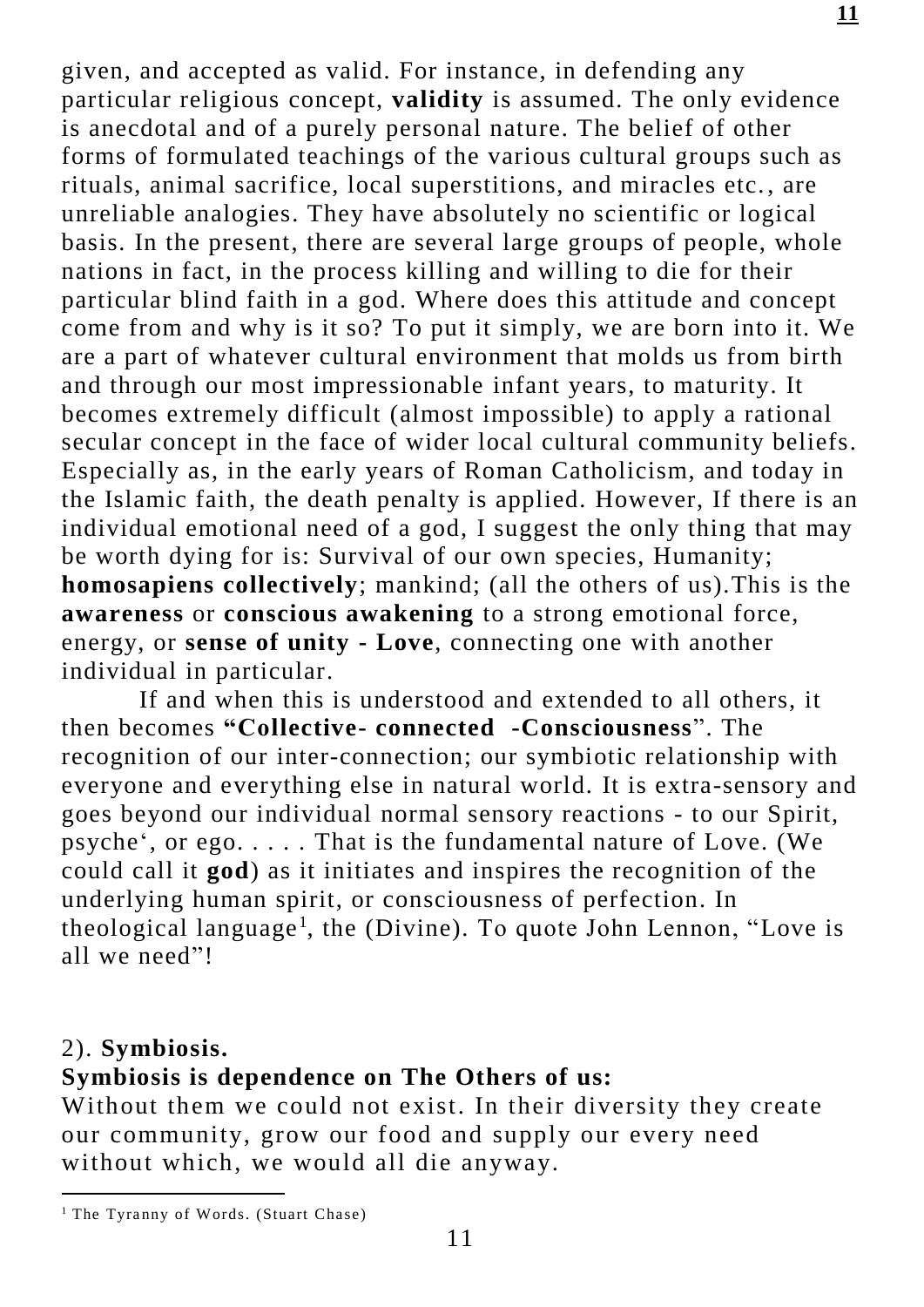And lastly:

l

3). **Diversity:** This phenomenon is and should be , our greatest virtue and asset.

However, in the course of <sup>2</sup> history of humanity, tribal, cultural and national differences flourished. This has been encouraged by various small groups for their own political purposes. So long as these various groups can be kept apart, the political leaders and/or the hierarchy behind a popular charismatic front-man, foster a dangerous duality **(us and them syndrome).** While safely ensconced in their positions of power, rules, regulations, laws and beliefs are implemented and enforced. This is the psychological glue that binds the individual to the group and separates each group within the assumed safety of the particular boundaries - (walls of separation) - The most effective of these up to date has been 'Political Theology'. In particular, the unquestioning belief in our present god, the Judaic god of Abraham. This has been handed down to us by our family and immediate environment from generation to generation.

For the purpose of defending a particular faith or cultural system, political and commercial structures like nationalism and multinational economic systems have also been refined, imposed and used by the controlling hierarchies.

 To strengthen particular territorial, geographical, or political sociological claims (like capitalism, communism, socialism, anarchism, etc.) widespread terrorism and open warfare is inevitable.

**Who benefits** from this present global condition that we see today? Certainly not the armies, (also victims), recruited and engaged in the warfare, the killing, raping, torture etc., Inflicting pain and suffering on countless others. The criminal behavior of our present world leaders created all the se innocent victims, the millions of refugees, the homeless, hopeless and hapless people. We, the masses that are both products and victims of this present mayhem **can** stop this. By waking up to the great scam. Explore a complete paradigm shift from the present value systems. Be concerned, socially aware and active in genuine revolutionary peacekeeping groups to voice a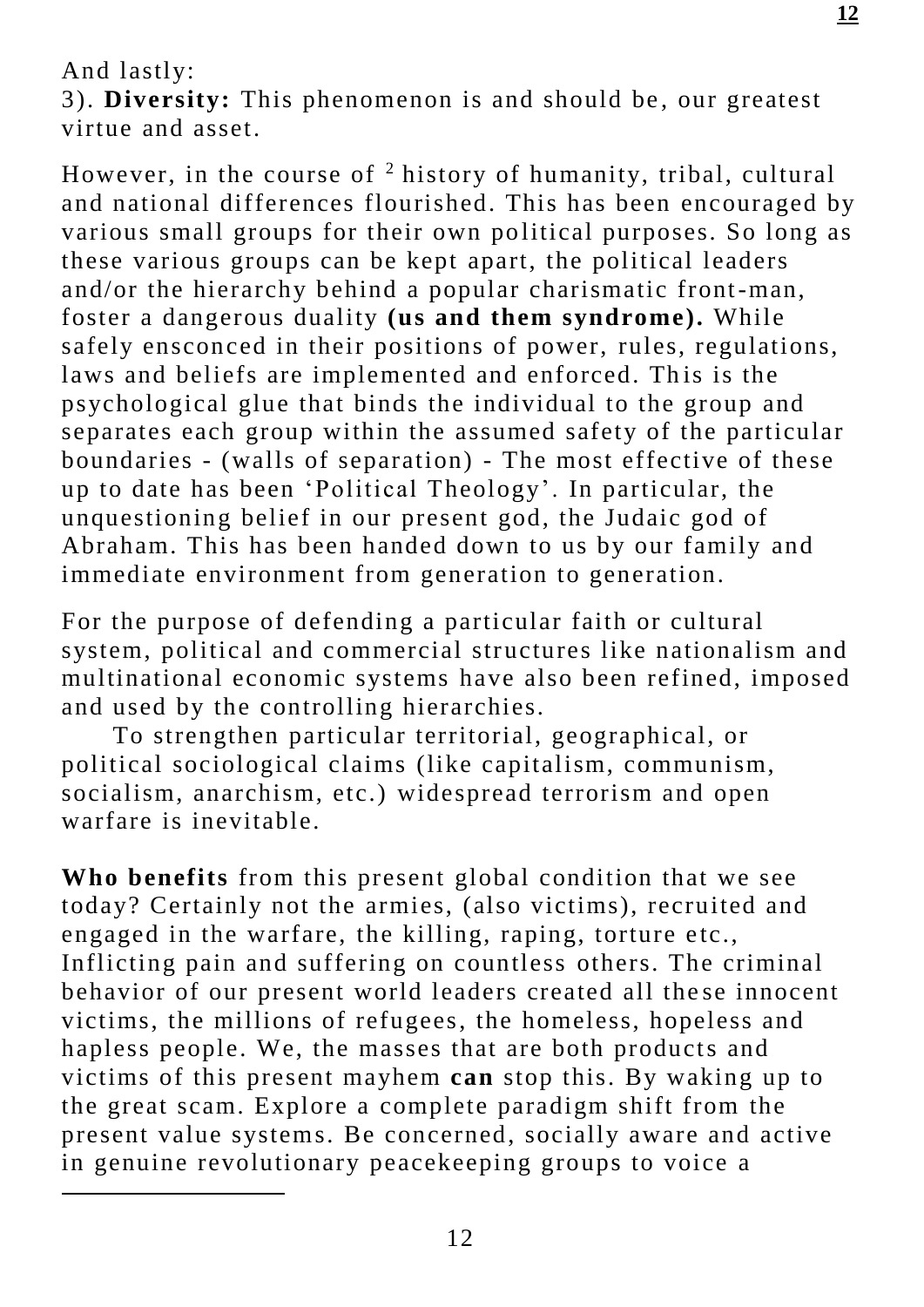The only way is to identify the criminal controllers, bring them to trial. Prosecute them for their war crimes as "crimes against humanity". If, and when convicted, place them in an institute for correctional re -education and rehabilitation.

In my book "Civilization Hijacked, I aimed to awaken a sleeping giant. That is, the **collective power within us**, the power to change the world for the better.

#### **The Goal A Meaningful Reformation**

 $\cdot$ 

In my attempt To "Create a Rational Religion", I have previously defied the general acceptance of the present value system by simply explaining where, why and how we have gone wrong, strayed from our natural evolutionary path and the resulting world condition; without a great deal of success**.** However, a purely objective and complete understanding of history, as to **how** we have inherited our ideas, social and community values could be the answer. **Again**, **Education is the key**

The following, is a detailed explanation of what I believe to be distorted and deceptive ideologies. Recognition and denunciation of the political, economic and theological manipulation that embedded these ideas into our social fabric are sorely in need of reform.

**A Reformation;** greater than that of Jesus' attempt to reform Judaism, or Constantine's Roman Catholic distortion and his formation of a Mithraism-based Christianity, as well as Martin Luther's reformation of Roman Catholicism.

The fourth reformation has been long awaited and overdue. Attested by the fact that, on today's UN figures, there are over 65 million - (and rising) – displaced and homeless people facing a life of destitution, misery and unimaginable physical and emotional stress. This illustrates the futility of waiting over five thousand years for God or something else to repair our self-made chaotic world.

Where do we start? I suggest that, Language is the problem.

**13**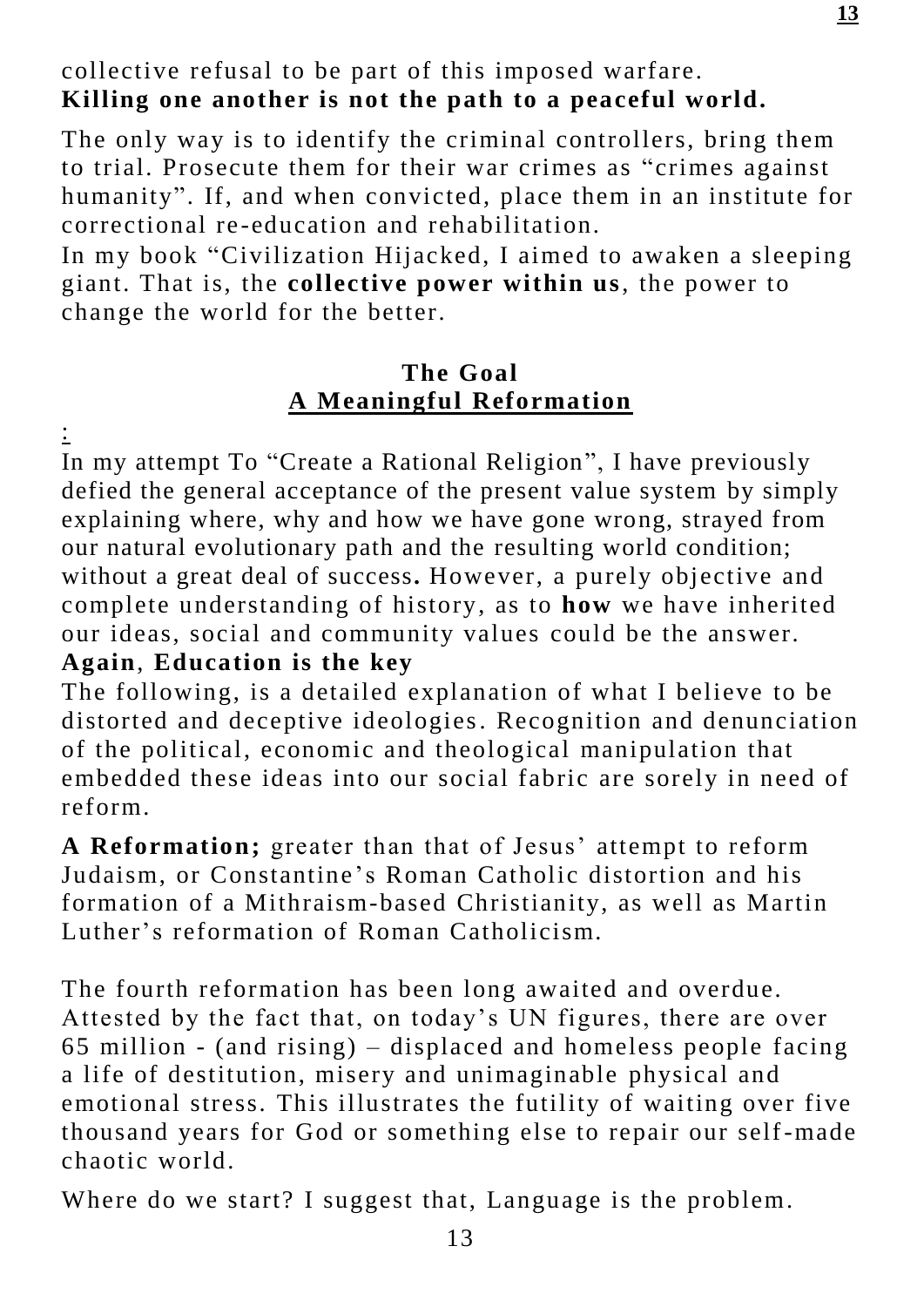In communicating, we try to describe meanings or images of any subject. For accuracy, we should also give it integrity. This has always been the most difficult rule to apply. For a start, meanings often vary in translation and in the extreme, become an oxymoron. Therefore, the utmost importance should be given to every word in every Rule, Regulation or Law that govern social values, activities and actions of the various groupings in our human society. Such as ethnicity, nationality, color, or creed.

**Grouping** is a natural genetic necessity and cannot be eliminated. However, History has shown that within the many natural tribal or ethnic grouping, political sub-groups have also formed and grown. This fact has made the complete unity of our species an almost impossible task. But I believe unity, (homogeneity, Coalescence) is the condition and concept that we should all try to achieve.

However, because of entrenched group segregation, it has become an almost impossible problem to solve. Going back to basics may be the solution. We must develop words and define common meanings, so all individuals understand the exact meaning in the context of a singular purpose. Which is: to allow nature and all life on earth to flourish. People of all ethnic groups, color, nationalities and gender strive for security. They should be respected and treated with dignity. The purpose of this essay is to highlight our basic human right to live free from exploitation and fear of each other. The words I use are defined and have a universal meaning. Such as:

- Theology: Belief in any mythical and mystical God.
- Secularity: Of this world only. (non -mystical).
- Unity: The natural biological sameness of our species,
- Equality: the rights and responsibility of the individual.
- Symbiosis: the absolute reliance of an individual on others.
- Diversity: the necessity of differing individual tastes and activities. With restrictions on anything harmful, physically or psychologically, to oneself and/or others
- Politics: The mission, policy and agenda of all individuals, or group formed to implement systems, cultural beliefs, and/or activities within a government, society or community.
- Honesty: Complete transparency of all controlling government departments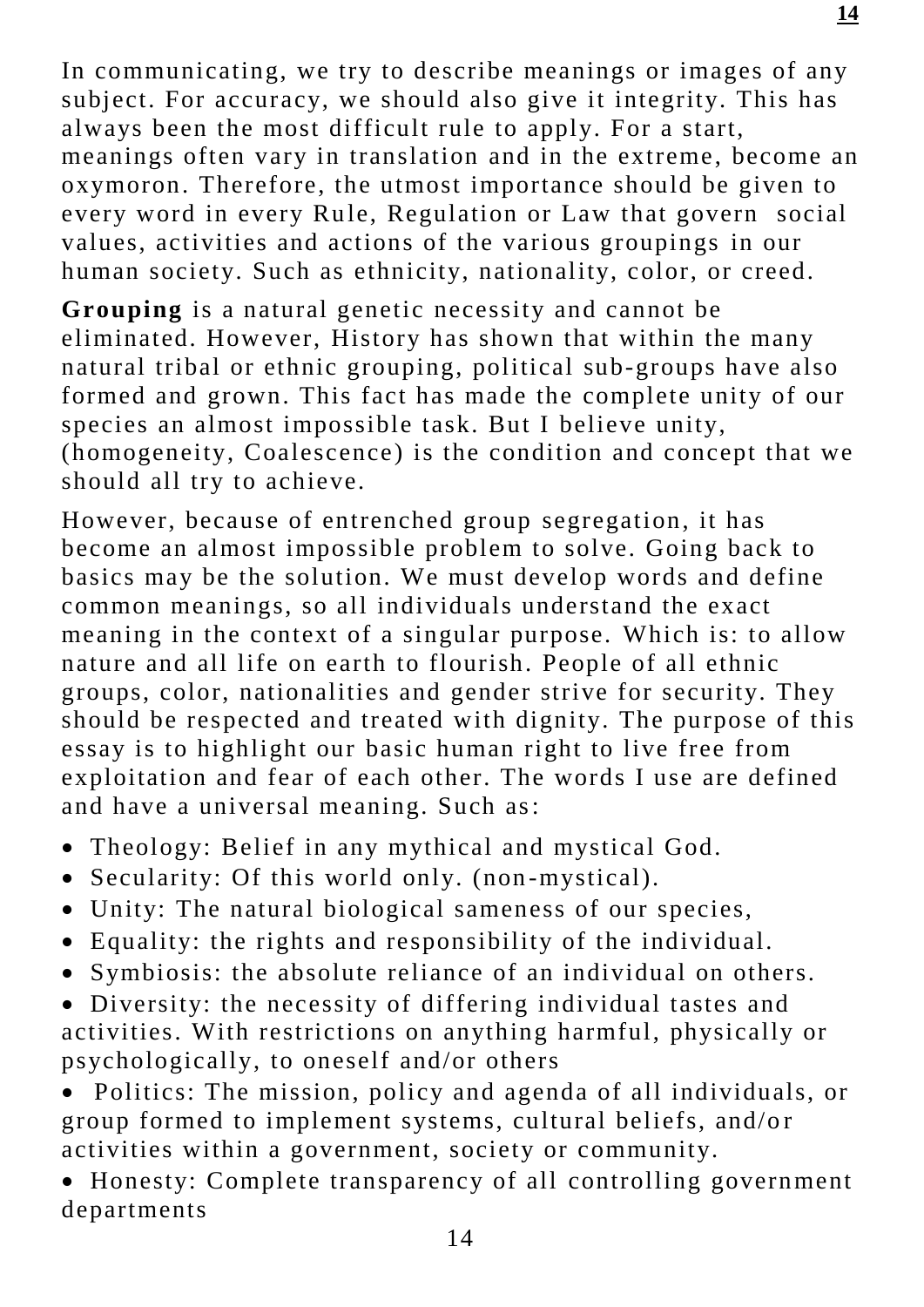• Corruption: Any dishonest departure from an excepted agenda.

Religion: the general meaning of which has been hijacked by theology but, can be used to describe the strict adherence to any belief. Such as, having faith and belief in secular science. If we apply this word "Belief" to the scientific principle of provision of evidence and proof as the benchmark for integrity.

#### **Belief in the old and generally accepted concept of god is unsustainable**.

However, a parallel belief system can be very easily understood by applying some of the terms, values and concepts of an outdated theological structure **, to a new scientifically based construct.**

This would become a non-mystical secular religion. Secularity is the basic construct, with **Unity, Love, Compassion and Forgiveness** as the foundations upon which it is built. Love being the most important factor and, for the following reasons, it is the most misunderstood human condition. **Understanding** of the degree or intensity of the emotion or feeling love, sets homo-sapiens' apart from other species of life . Other life species have not evolved to this degree of consciousness and self-awareness. The phenomenon of a **collective** consciousness. **"A symbiotic existence experience"**, that is, an extension of this feeling of unity, to all the others of us.

So **finally**, here we are in history, on the brink of creating a religion for atheists or, a secular god for theists. Take your pick, we are all in the same boat and will sink or swim together. In the meantime, by virtue of the seemingly exponential expansion of technology and mechanization in the many fields of human endeavor, the numbers of unemployed individuals worldwide, are swelling,

Imagine the addition of millions of unemployed people if every nation were to stop all arms production and disband their armies; The mind boggles at the prospect.

Now imagine the scope of international and individual security and advancement that could be achieved if this massive energy and expenditure in the military/industrial area were used in the production of goods and services for the benefit of **all**,

**15**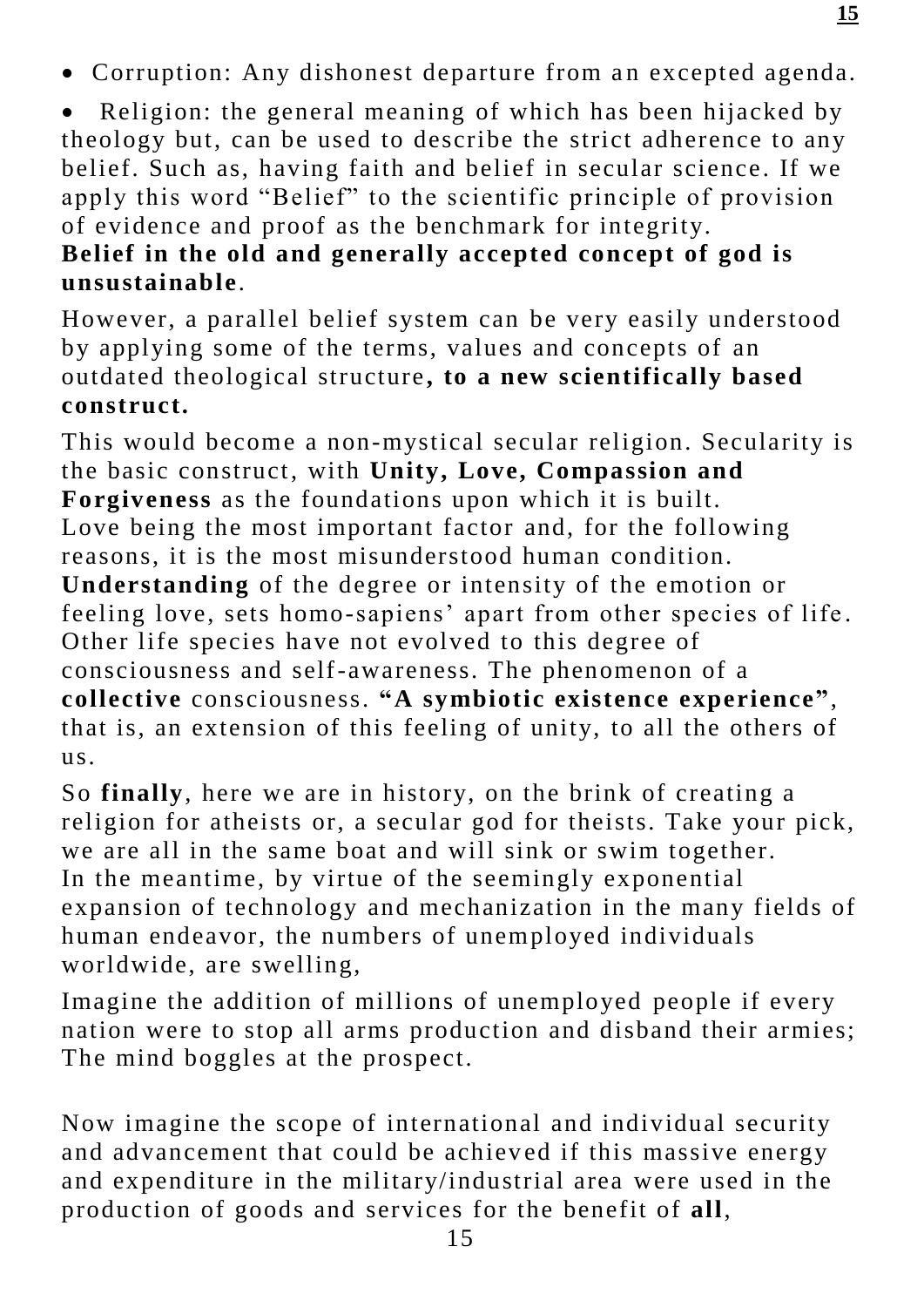As stated previously, we now have the technology, the human and natural resources, plus the economic intellectual ability to provide a place at the table for every individual on earth. Why is it not done?

The answer is explained at length in my book,

Civilisation Hijacked. Briefly, it is:

**1).** Greed for power, wealth, territory and resources,

**2).**The drive for "REGIME CHANGE" by the oligarchies (the puppeteers) behind leading western world governments is the primary cause of their ever growing military and political power. One of which is the advocacy group with the "Plan for a NEW American Century" (PNAC). And the extremely influential lobby is, American Israeli Public Affairs Committee (AIPAC),

**3).** The clever use of, the public media, with persuasive l**anguage**, I describe as, (W M D's) "Weapons of mass distraction, distortion and destruction") plus, Neuro linguistic programming (NLP).

Psychological propaganda. In our face  $24/7 - 365$  days a year,. This is "Social Engineering" that is used by the Major lobby groups, to gain and maintain keeps their power.

Plus:

**4).**The fanatical Radical religious terrorist groups; all helping to divide us in never ending wars. The inevitable outcome is the obscene destruction of whole cities and national infrastructure and the worldwide social chaos that we are experiencing today.

If we leave it in the **too hard basket**, nothing will change. We **must** find a method that will arouse enough public anger and resentment against the present condition. What better place would you suggest than a "WILD (as in angry) UNITING church".

For more, visit: civilisationhijacked.com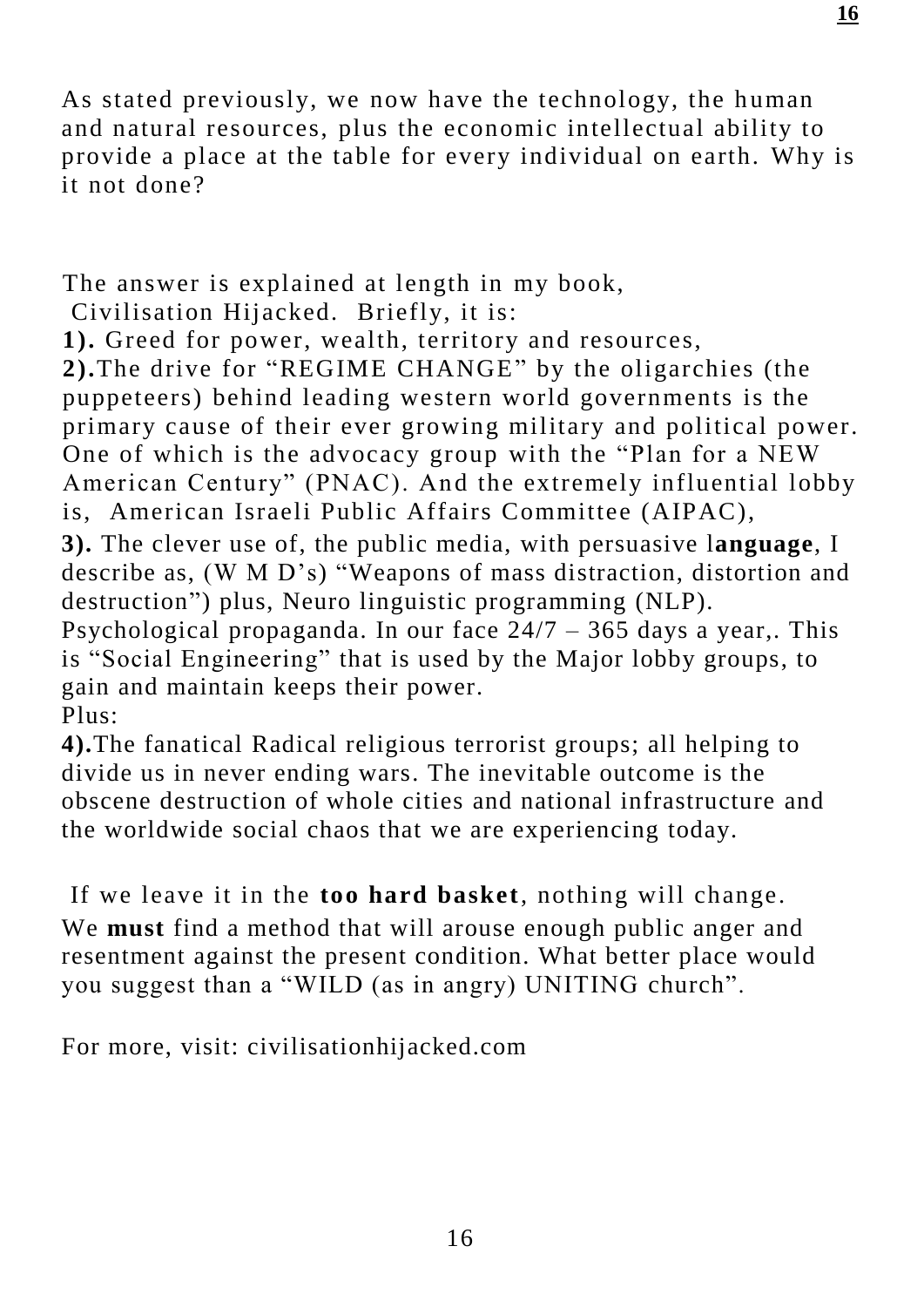In the forward I mention a plan and, as in John Lennon's song Revolution, "You say ... We'd all love to see the plan"

The following is the first part of a suggested plan and is a proposal that targets the cause of the infectious disease we call GREED.

It is taken from a colleague Walter Szykitka's clever total proposal in his book, "The Coming Global Coalescence" and detailed as follows.

#### **The logistics for global transformation**

To quote Walter:

"Production and distribution of goods and services, Improving community services and distributing considerable charity to our crippled society is one thing; the financial system that

controls it, is quite another. Unfortunately, the two concepts have become combined under the single heading of "economics." Contributing to the widespread belief that the two are so

intertwined that you can't have one without the other.

However, imagining an economic system free of the constraints of finance quickly reveals enormous positive potential,

While, at the same time casting a spotlight on the role being played by the financial system: The primary source and cause of economic dysfunction and social chaos ".

Accordingly, when the experts offer their broad-stroke estimates of what will be required to provide universal access to all of life's essentials, their estimates will be expressed, not in monetary or financial terms, but in terms of human labor, the primary source of all value. The question will be, not how many dollars, Euros, yen, or Renmenbi will be required, but how many workers laboring how many hours." The project is to design, in cyberspace, an ecologically and environmentally sustainable economic system capable of providing every individual on the planet with all of life's essentials as a template for the transformation of the economic system in the real world. The present plan is to do so in the following four stages: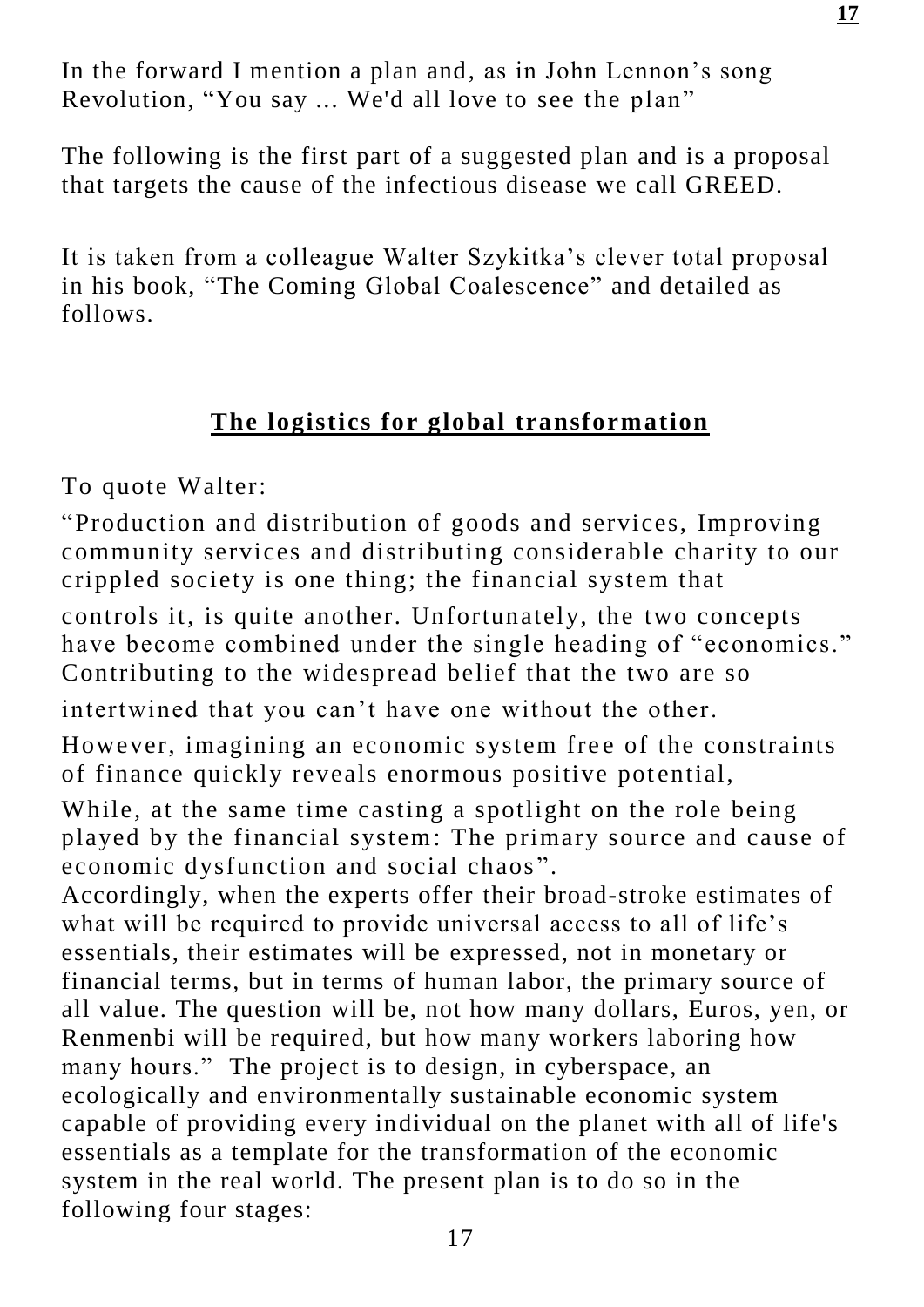#### **STAGE I: ESTABLISH THE PROJECT'S FEASIBILITY. Here's how:For each of life's ten essentials**

**(**[Air](http://www.design.thecoalescence.net/index.php?title=Air)**,** [Water](http://www.design.thecoalescence.net/index.php?title=Water)**,** [Food](http://www.design.thecoalescence.net/index.php?title=Food)**,** [Clothing](http://www.design.thecoalescence.net/index.php?title=Clothing)**,** [Shelter](http://www.design.thecoalescence.net/index.php?title=Shelter)**,** [Information](http://www.design.thecoalescence.net/index.php?title=Information)**,** [Communication](http://www.design.thecoalescence.net/index.php?title=Communication)**,** [T](http://www.design.thecoalescence.net/index.php?title=Transportation) [ransportation](http://www.design.thecoalescence.net/index.php?title=Transportation)**,** [Health Care](http://www.design.thecoalescence.net/index.php?title=Health_Care)**, and** [Energy](http://www.design.thecoalescence.net/index.php?title=Energy)**), we will form a work group to draw upon the knowledge and expertise of the many individuals and organizations around the world who are active in that field to make a plausible estimate of what would be required to meet the one-time goal of making that necessity universally available, and what would be needed thereafter to maintain its availability at that level.** 

Ordinarily, such an estimate would be expressed in trillions of dollars, Euros, yen, or renminbe. In this case, however, the estimate will also include the cost in units of labor. In the case of water, for example, the relevant workgroup will estimate how many workers with each of the required skill sets (engineers, planners, ditchdiggers, plumbers, electricians, pump and filter manufacturers, etc.), laboring how many hours/months/years, would be needed to meet the pure-water objective. The calculations are to include, not only the labor required for the final assembly and installation of materials and equipment, but also the labor involved all along the entire chain of production beginning with the extraction and harvesting of raw materials from nature's bounty. Then, based upon a consolidation and integration of the authoritative estimates of all ten workgroups, we will proclaim − with the fanfare from a million metaphoric trumpets − that there is enough for everyone! Further, we will announce, with the support of graphs, statistics, and charts, that the abundance of available human, natural and technological resources makes it possible to provide every individual on the planet with all of life's essentials; that an all-hands worldwide emergency effort could bring the planet's entire population up to a humane and sustainable standard of living in just a few short years; and that the maintenance of that standard would require as little as the equivalent of a day a week from each of us as our individual contribution to the smooth functioning of the economic system.

#### STAGE II: FILL IN THE DETAILS. Here's how: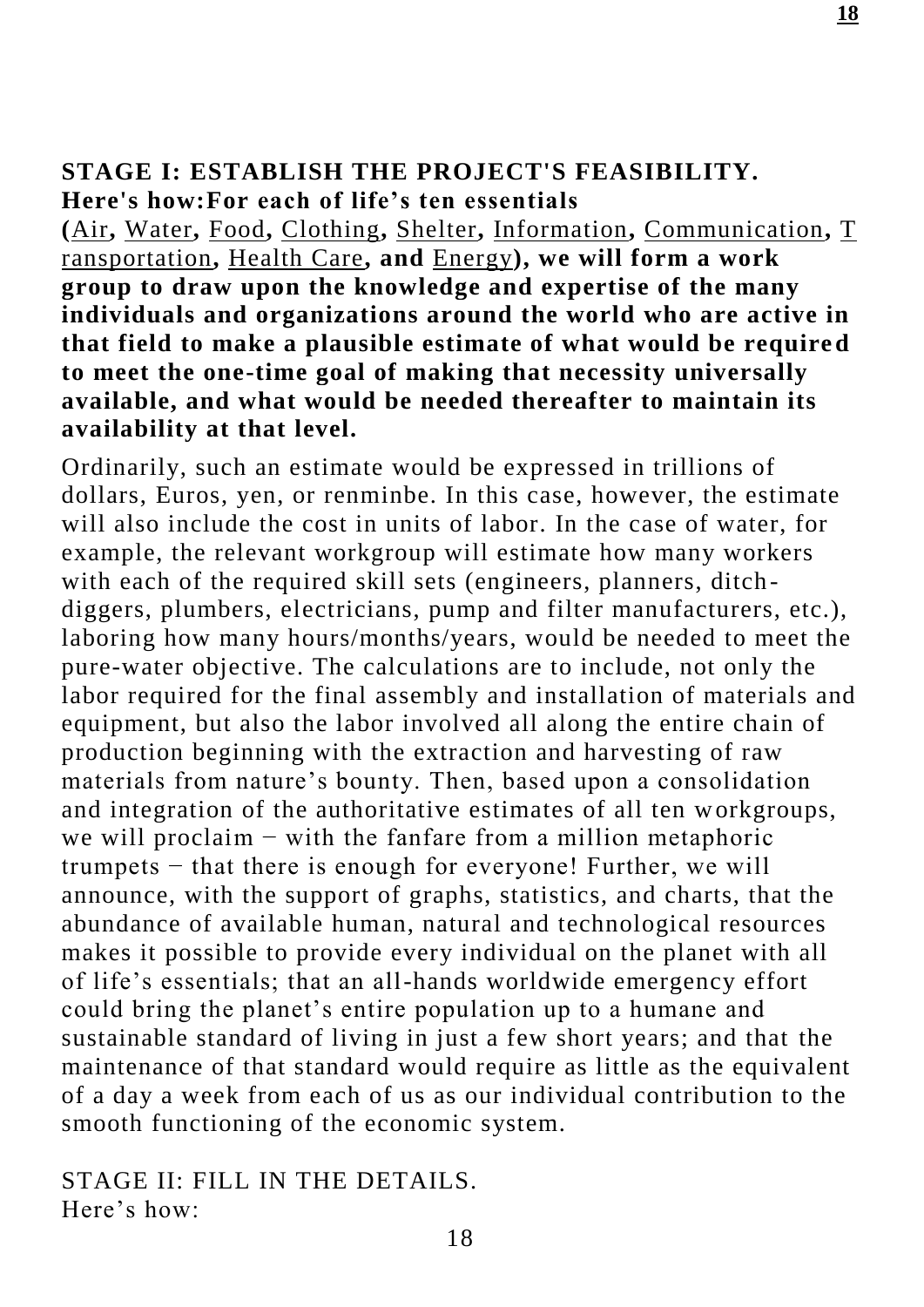Utilizing existing Geographic Information System (GIS) software, we will create the framework for a virtual world in cyberspace to serve as a template for the organization of a new economic model in the real world. We will begin by geographically locating needs and resources by continents and regions, collecting the gross statistics from various governments and trade, professional, and philanthropic organizations. Then, with the aid of a worldwide army of (VIGS) volunteer information gatherers − drawn to the design project by its dramatic declaration of possibilities  $-$  we will dissect those gross statistics by locating needs and resources down through increasingly detailed geographic layers until they identify and embrace the entire human population, city by city, town by town, neighborhood by neighborhood, home by home, and individual by individual, resulting in what amounts to the first Earth-wide census.

#### **STAGE III: COMPLETE THE WINNING DESIGN. Here's how:**

First, by assuming a post-coalescent world, that is, the world toward which we are all striving, one where we act as a global family, looking after one another, sharing burdens, celebrating life together. Next, assume an entirely new operating system in which violence and money are no longer elements of control. Therefore, no armies and no banks, and none of their offspring, or various instrumentalities. Then, without regard to any matters financial, political, or legal, but with a laser-like focus on the simple and direct objective of providing everyone on the planet with all of life's essential goods and services, start connecting resources with needs by way of the shortest and most direct routes. By so connecting the "resource" dots with the "need" dots, out of the design project will emerge an economic model so dramatically superior to the one we have now that, if adopted, would improve the lives of 99.99 percent of the world's population. This begs the question: If it can be shown that this is so, what could possibly prevent the overwhelming majority of the population from adopting that system?

#### STAGE IV: PROMOTE THE WINNING DESIGN. **Here's how:**

By now the Whole Earth Design Project will have become a movement, with a capital M, supported by the millions who have participated in assembling the data. Call it the Whole Earth Movement. Or call it the Coalescence. But give it a name that can serve as a banner under which all organizations and individuals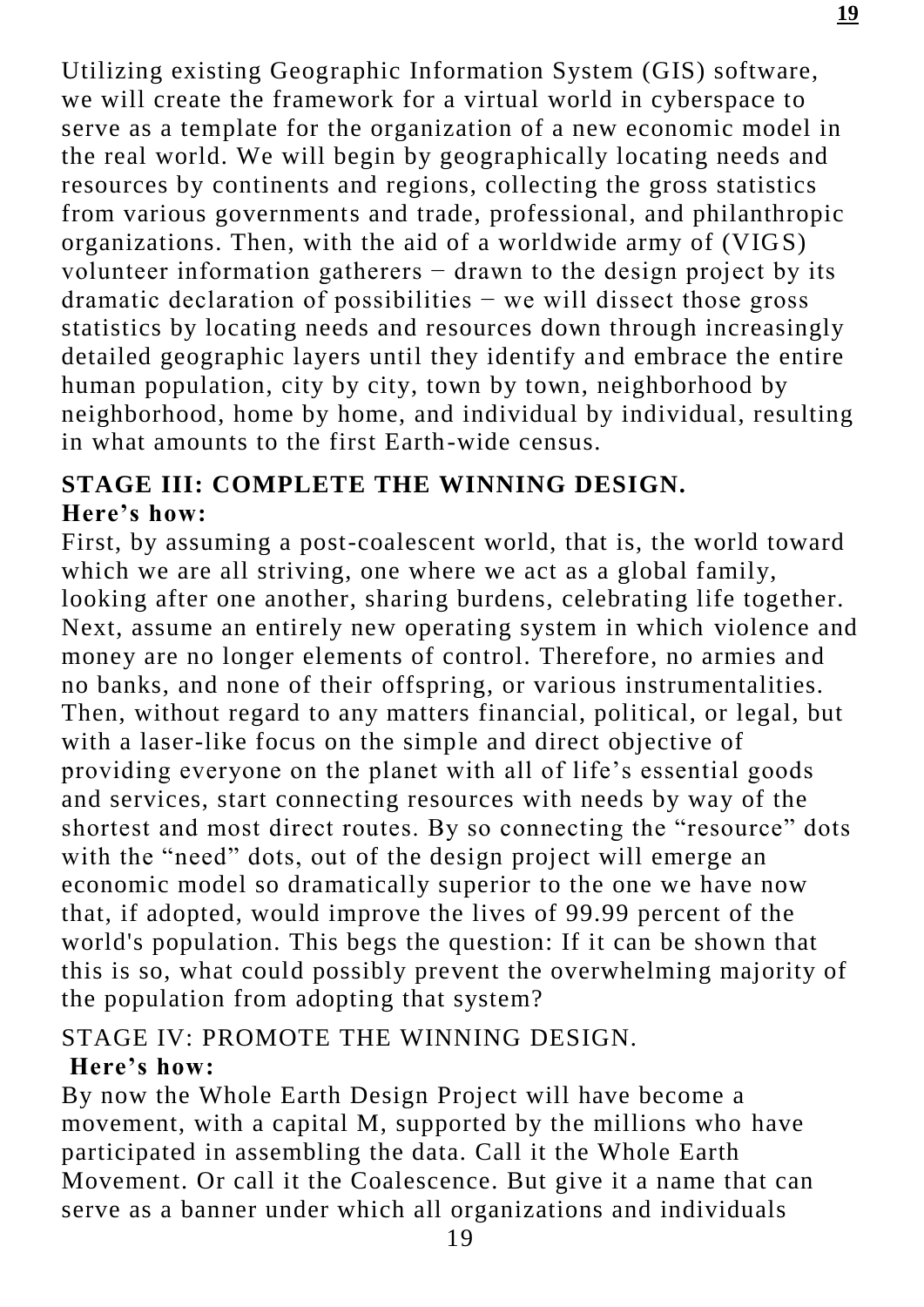trying to make this a better world can march in oneness of purpose. Then, give this new movement a symbol, a logo, that can be used to express support. The early Christians had the fish symbol and now the cross, Jews have the Star of David, Churchill used the V for Victory sign, the anti-war movement had the peace sign, and the Nazis had the swastika. Here's a suggestion for the Whole Earth Movement:

#### $()>)$

What does it mean? One version of its intended meaning is that a united world  $\lceil$  ( ) is better than  $\lceil$  > a divided world  $\lceil$  ) (  $\lceil$  ). Encourage those who agree with that sentiment to draw it in the sand, wear it on a button, stick it on a bumper, put it on a T-shirt, and include it in their email messages.

**Next**, armed with all the facts and a powerful message, launch the fiercest public relations, promotion, publicity a nd proselytizing campaign the world has ever seen. Let it be known that − beyond the shadow of a doubt – under the proposed economic system there will no longer be cause for economic anxiety. No one will lose their home. Everyone will have enough to eat. No one will die of malaria. Everyone will have clean and safe water to drink and air to breathe. And so on, through the whole list of life's necessities. By now we will have developed the project's virtual world in cyberspace, using Geographic Information System software, and made it available to the public for inspection via the Internet in much the same way that Google Earth is available to the public. They can zoom in anywhere on the globe for a closer look at local conditions or pull back for the larger picture. In this way the world can follow our design project's progress. And by now we will have also developed an avatar program with which individuals can represent themselves while exploring their possible roles in the new economy. The beauty of a Whole Earth Design Project and the key to its success is that each individual's participation is discussed and agreed upon and then foreshadowed in the project's virtual world. Thus, the new society will be collectively designed in cyberspace before being recre ated in the real world, having had all the details, including each individual's role, worked out agreeably in advance. There will be much exciting and rewarding work to do during the one-off period of global reconstruction to bring everyone up to a humane standard of living. Thereafter, there will suddenly be so little work that for many adjusting to a life of leisure may prove to be the greater challenge.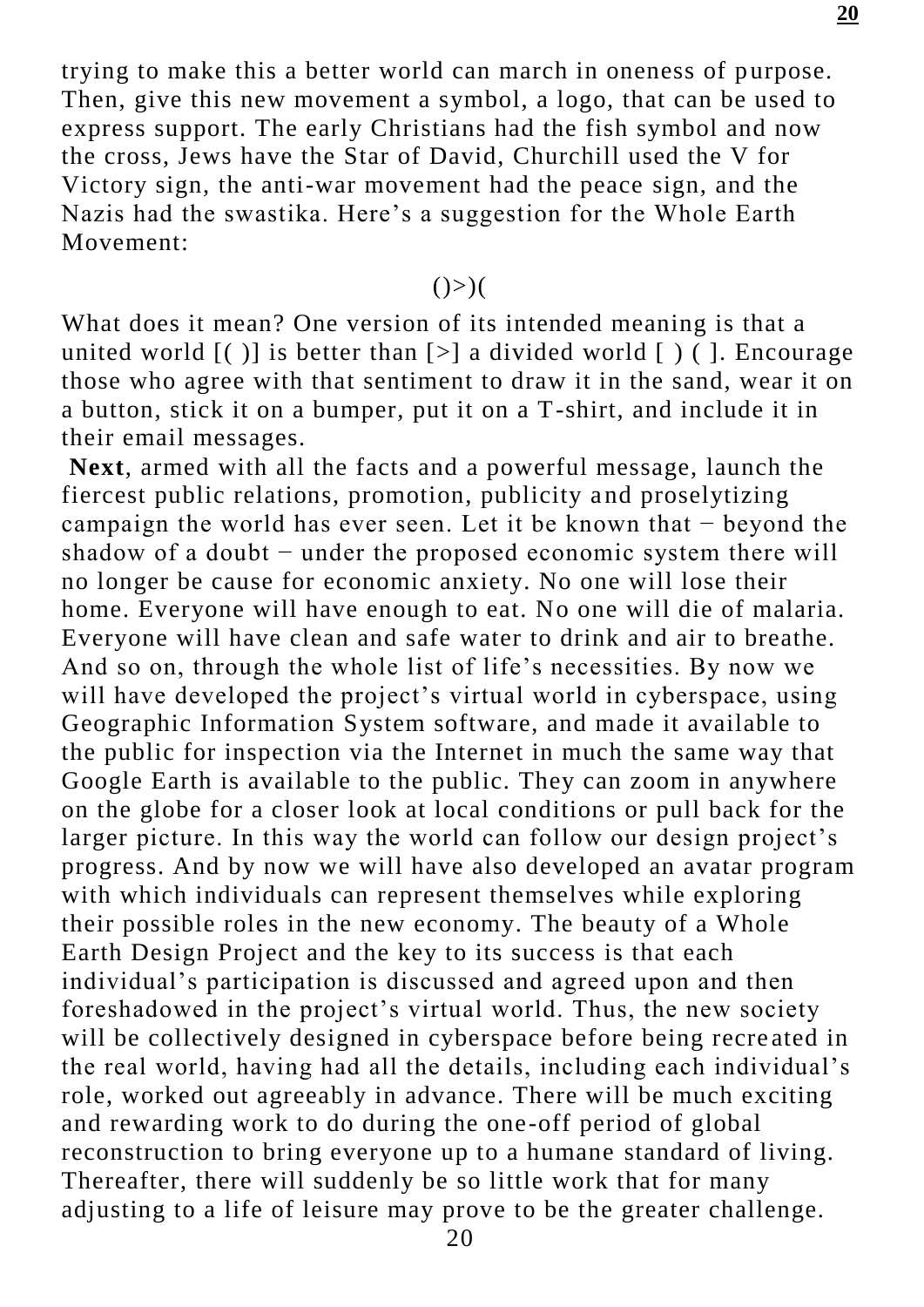When finally the vast majority of the population  $-99.99$  percent?  $$ has signed on to the program, we will set a date, have a fantastic planetary celebration, and then get to work. There's an entire planet that needs healing and a whole new world of possibilities ready to be explored.

The immediate task is to create ten workgroups, each focused on one of ten life essentials for the purpose of identifying the individuals and organizations most able to assist in making an informed estimate of the human and natural resources that would be required to ensure that all those essentials are available to every individual on the Planet.

If you would like to follow our progress locating individuals and organizations with expertise in one of the ten essentials, click on your subject of interest below.

#### (**[Air,](http://www.design.thecoalescence.net/index.php?title=Air) [Water,](http://www.design.thecoalescence.net/index.php?title=Water) [Food,](http://www.design.thecoalescence.net/index.php?title=Food) [Clothing,](http://www.design.thecoalescence.net/index.php?title=Clothing) [Shelter,](http://www.design.thecoalescence.net/index.php?title=Shelter) [Information,](http://www.design.thecoalescence.net/index.php?title=Information) [Communication,](http://www.design.thecoalescence.net/index.php?title=Communication) [Transportation,](http://www.design.thecoalescence.net/index.php?title=Transportation) [Health Care,](http://www.design.thecoalescence.net/index.php?title=Health_Care) and [Energy](http://www.design.thecoalescence.net/index.php?title=Energy)**),

If you happen upon an article or book or some other source of information regarding an individual or organization that may be of help in this early research phase, please let us know at: [wszykatka@gmail.com](mailto:wszykatka@gmail.com) ….(unquote).

The world is **not bereft of good intentions and ideas**. It is bereft of the capacity to carry them out. All that is required is mass understanding of the **power of** "**collective connected consciousness".**

(As explained on page 12)

Just try to imagine the **millions of soldiers** from all nations and the **trillions of dollars** wasted on armaments, being employed in the above task of construction, instead of murder and destruction.

All at much less cost ecologically, economically and psychologically.

The mind boggles at the thought of the degree of goodwill and harmony that could be generated for us and future generations..